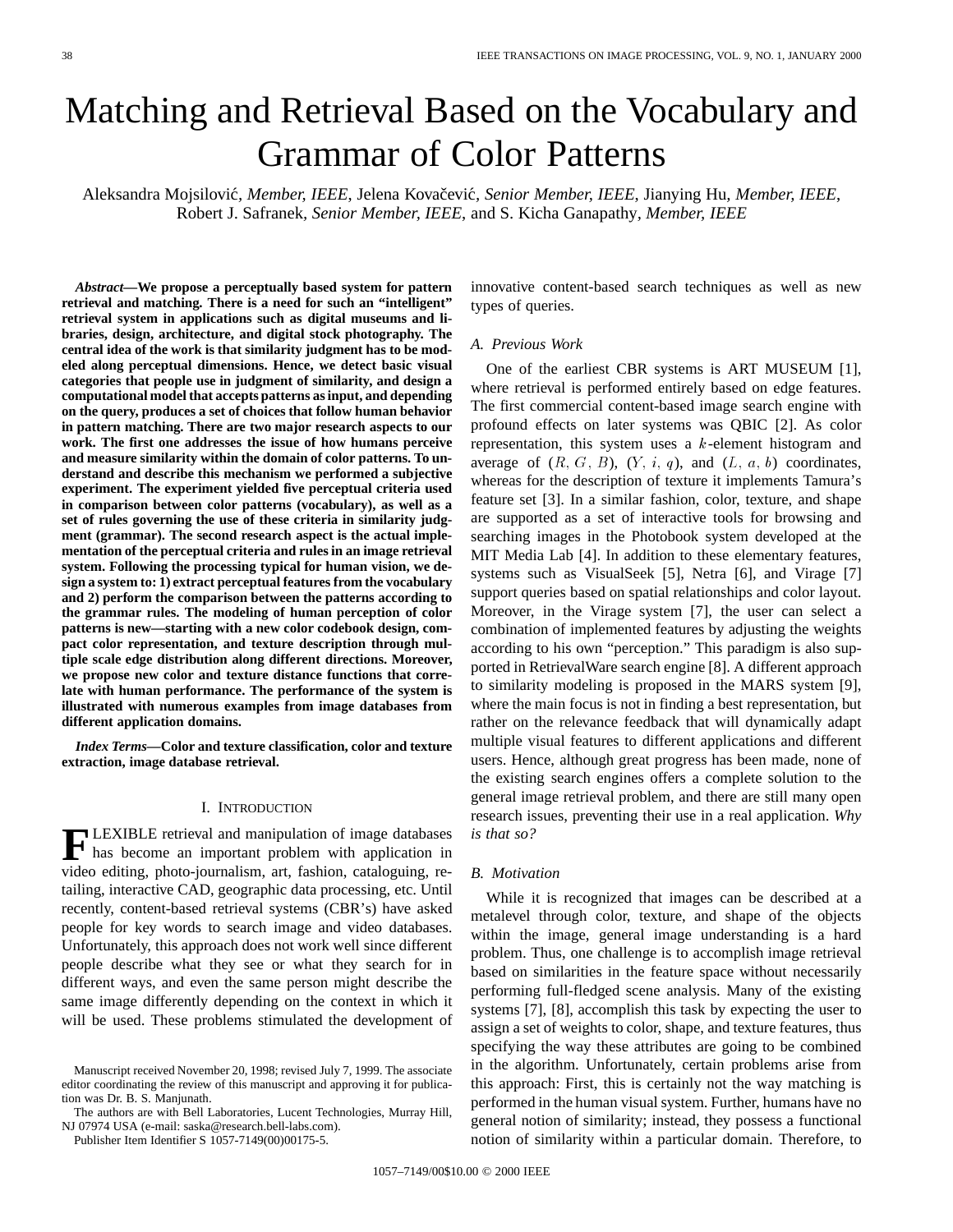

Fig. 1. Overview of the system. The two main parts deal with feature extraction and similarity measurement. Both the feature extraction and similarity measurment parts mimic the behavior of the human visual system. Within the feature extraction part, color and texture are processed separately.

perform similarity matching in a human-like manner one has to: 1) choose a specific application domain, 2) understand how users judge similarity within that domain, and then 3) build a system that will replicate human performance.

Since color and texture are fundamental aspects of human visual perception, we developed a set of techniques for search and manipulation of color patterns. Moreover, there are a great many applications for pattern retrieval in: arts and museums, fashion, garment and design industry, digital libraries, and digital stock photography.Therefore, there is a need for an "intelligent" visual information retrieval system that will perform pattern matching in these applications. However, regardless of the application domain,toaccomplishretrievalsuccessfully itisnecessarytounderstand what type of color and texture information humans actually use and how they combine them in deciding whether two patterns are similar. In this paper, we are focusing on the integration of color and texture features for pattern retrieval and matching. Our aimis todetectbasic visualcategoriesthat peopleuse injudgment of similarity, and then to design a computational model which accepts one (or more) texture images as input, and depending on the type of query, produces a set of choices that follow human behavior in pattern matching.

There are two major research aspects in our work: The first one addresses the issue of how humans perceive and measure similarity within the domain of color patterns. To understand and describe this mechanism we performed a subjective experiment. The experiment yielded five perceptual criteria important for the comparison between the color patterns, as well as a set of rules governing the use of these criteria in the similarity judgment. The five perceptual criteria are considered to be the *basic vocabulary,* whereas the set of rules is considered as the *basic gramma*r of the "color pattern language." The second research aspect is the actual implementation of the perceptual criteria and rules in the image retrieval system illustrated in Figs. 1 and 2. Following the processing typical for human vision, we design a system to 1) extract perceptual features from the vocabulary and 2) perform the comparison between the patterns according to the grammar rules. The modeling of human perception of color patterns is new—starting with a new color codebook design, compact color representation, and texture description through multiple scale edge distribution along different directions. Finally, to model the human behavior in pattern matching, instead of using the traditional Euclidean metric to compare color and texture feature vectors, we propose new distance functions that correlate with human performance.

The outline of the paper is as follows. Section II describes the subjective experiment and analytical tools we used to interpret the data. At the end of this section we list and describe in detail the five perceptual categories (vocabulary) and five rules (grammar) used by humans in comparison of color patterns. Section III gives an overview of the system together with its psychophysical background. Sections IV and V present the implementation of feature extraction based on color and texture, respectively, and the development of new color and texture metrics. Section VI describes how these features and distances are used in similarity measurement and presents numerous examples. Section VII gives examples of different queries and the corresponding search results. The final section includes discussion and conclusions.

# II. VOCABULARY AND GRAMMAR OF COLOR PATTERNS

Our understanding of color patterns is very modest compared to our understanding of other visual phenomena such as color, contrast or even gray-level textures. That is mainly due to the fact that the basic dimensions of color patterns have not yet been identified, a standardized set of features for addressing their important characteristics does not exist, nor are there rules defining how these features are to be combined. Previous investigations in this field concentrated mainly on gray-level natural textures [3], [10], [11]. Particularly interesting is work of Rao and Lohse [11]: their research focused on how people classify textures in meaningful, hierarchically structured categories, identifying relevant features used in the perception of gray-level textures. Similarly, here we determine the basic categories—*vocabulary*—used by humans in judging similarity of color patterns, their relative importance and relationships, as well as the hierarchy of rules—*grammar*. Later in the paper, through numerous search examples (see Figs. 8–13), we will show that these attributes are applicable to a broad range of textures, starting from simple patterns, all the way up to complex, high-level visual texture phenomena.

This section describes the subjective experiment, and gives a brief overview of multidimensional scaling and hierarchical clustering techniques we used to interpret the experimental data. Multidimensional scaling was applied to determine the most important dimensions of pattern similarity, while hierarchical clustering helped us understand how people combine these dimensions when comparing color patterns. The results obtained are listed and explained at the end of this section, while the details can be found in [14].

## *A. Experimental Setup*

During the subjective testing, we used 25 patterns from interior design catalogs. Twenty patterns were used in the actual study, while five patterns were used as a "warm-up" before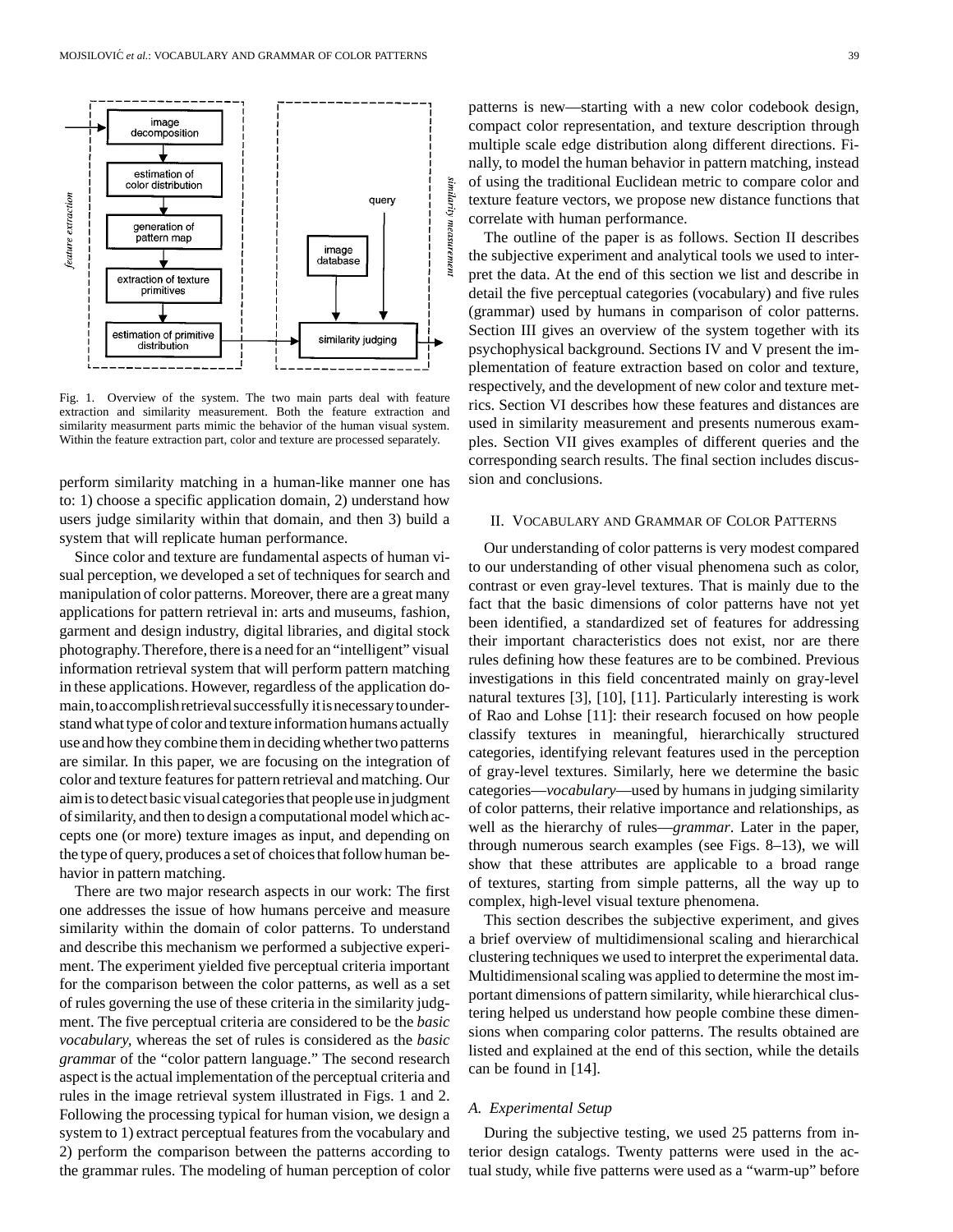

Fig. 2. Two basic blocks of the feature extraction part from Fig. 1. (a) Color representation and modeling. (b) Texture representation and modeling.



Fig. 3. Pattern set used in the experiment. The patterns are obtained from an interior design database, containing 350 patterns. Twenty were selected capturing a variety of features. Another five were used as a "warm up" in the study. The patterns are numbered from 1 through 20, starting at the upper left-hand corner.

each trial. This allowed the subjects to get comfortable with the testing procedure and to sharpen their own understanding of similarity. The digitized version of the twenty patterns selected are displayed in Fig. 3. We selected patterns that capture a variety of different image features and their combinations. The selection of stimuli is crucial for interpretation of the data. Since we postulated that visual similarity needs to be modeled by a high number of dimensions, it was vital for this experiment to select the stimuli so that there is sufficient variation of potential dimensions.

Twenty eight subjects participated in the study. The subjects were not familiar with the input data. They were presented with all 190 possible pairs of stimuli. For each pair, the subjects were asked to rate the degree of overall similarity on a scale ranging from zero for "very different" to 100 for "very similar." There were no instructions concerning the characteristics on which these similarity judgments were to be made since this was the very information we were trying to discover. The order of presentation was different for each subject and was determined through the use of a random number generator. This was done to minimize the effect on the subsequent ratings of both the same presentation order for all the subjects (group effect) as well as the presentation order for one subject (individual effect).

At the end of experiment, half of the subjects were presented with pairs they thought the most similar, and asked to explain why. Their explanations were used later as an aid in the interpretation of the experimental results, as well as for the development of the retrieval system. Experimental data were interpreted using multidimensional scaling techniques yielding the vocabulary and the hierarchical clustering analysis which, in turn, led to the grammar rules.

## *B. Multidimensional Scaling*

*Multidimensional scaling* (MDS) is a set of techniques that enables researchers to uncover the hidden structures in data [12]. MDS is designed to analyze distance-like data called *similarity* data; that is, data indicating the degree of similarity between two items. Traditionally, similarity data is obtained via subjective measurement. It is acquired by asking people to rank similarity of pairs of objects—*stimuli*—on some scale (as in our experiment). The obtained similarity value connecting stimulus  $i$  to stimulus j is denoted by  $\delta_{ij}$ . Similarity values are arranged in a similarity matrix  $\Delta$ , usually by averaging  $\delta_{ij}$  obtained from all measurements. The aim of MDS is to place each stimulus from the input set into an  $n$ -dimensional stimulus space (the optimal dimensionality of the space,  $n$ , should be also determined in the experiment). The points  $\mathbf{x}_i = [x_{i1}x_{i2} \cdots x_{in}]$ representing each stimulus are obtained so that the Euclidean distances  $d_{ij}$  between each pair of points in the stimulus space match as closely as possible the subjective similarities  $\delta_{ij}$  between corresponding pairs of stimuli. The coordinates of all stimuli (i.e., the *configuration*) are stored in the matrix  $X$ , also called the *group configuration matrix.*

Depending on the type of the MDS algorithm, one or several similarity matrices are analyzed. The simplest algorithm is the classical MDS (CMDS), where only one similarity matrix is analyzed. The central concept of CMDS is that the distance  $d_{ij}$  between points in an n-dimensional space will have the strongest possible relation to the similarities  $\delta_{ij}$  from a single matrix  $\Delta$ . The traditional way to describe a desired relationship between the distance  $d_{ij}$  and the similarity  $\delta_{ij}$  is by the relation  $d = f(\delta)$ such as

$$
d = f(\delta) = a\delta + b \tag{1}
$$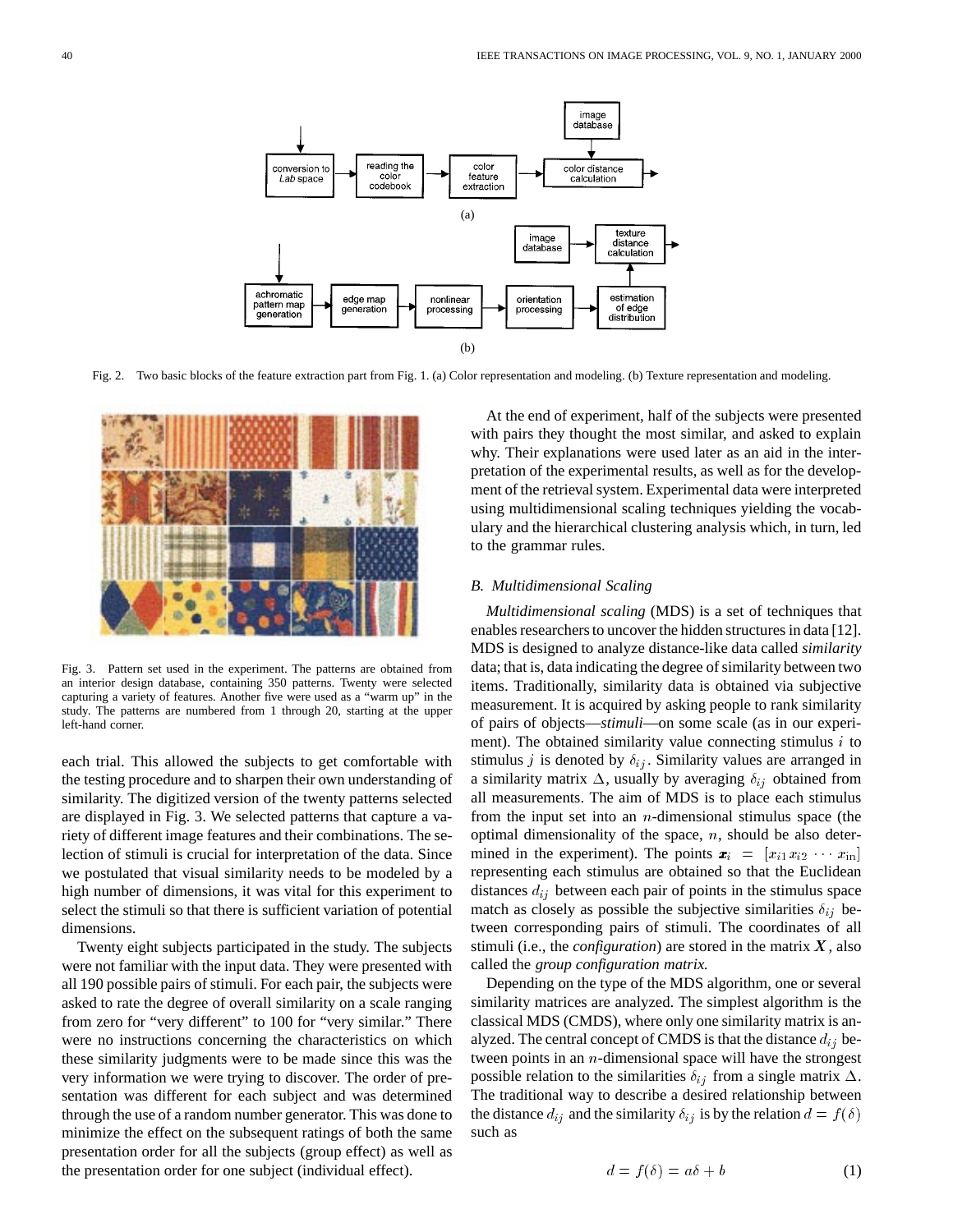where, for a given configuration, values  $a$  and  $b$  must be discovered using numerical optimization. There are many different computational approaches for solving this equation [12]. Once the best f is found, we then search for the best configuration  $\boldsymbol{X}$ of points in the stimulus space. This procedure is repeated for different n's until further increase in the number of dimensions does not bring a reduction in the following error function (also known as *stress formula 1 or Kruskal's stress formula*):

stress(
$$
\Delta
$$
,  $X$ ,  $f$ ) = 
$$
\sqrt{\frac{\sum_{i} \sum_{j} [f(\delta_{ij}) - d_{ij}]^{2}}{\sum_{i} \sum_{j} f(\delta_{ij})^{2}}}
$$
 (2)

A detailed introduction to the CMDS together with many important implementation aspects can be found in [12]. Once the CMDS configuration is obtained we are left with the task of interpreting and labeling the dimensions we have. Usually, we aim to interpret each dimension of the space. However, the number of dimensions does not necessarily reflect all the relevant characteristics. Also, although a particular feature exists in the stimulus set, it may not contribute strongly enough to become visible as a separate dimension. Therefore, one useful role of MDS is to indicate which particular features are important.

Another important MDS type is weighted multidimensional scaling (WMDS). It generalizes CMDS Euclidean distance model, so that several similarity matrices can be used. This model assumes that individuals vary in the importance they attach to each dimension of the stimulus space. In that way WMDS accounts for individual differences in human responses. WMDS analyzes several similarity matrices, one for each of m subjects. In the WMDS model,  $\delta_{ijk}$  indicates the similarity between stimuli  $i$  and  $j$ , as judged by subject  $k$ . The notion of "individual taste" is incorporated into the model through weights  $w_{kl}$ , for each subject  $k = 1, \dots, m$  and each dimension  $l = 1, \dots, n$ . Just as in CMDS, WMDS determines the configuration of points in the group stimulus space  $X$ . However, in order to find the best possible configuration, WMDS does not use distances among the points in the group space. Instead, a configuration for each subject is made by altering the group configuration space according to the weights  $w_{kl}$ . Algebraically, given a point  $\boldsymbol{x}_i$  from the group space, the points for subject  $k$  are obtained as

$$
x_{ilk} = \sqrt{w_{lk}} \cdot x_{il}.\tag{3}
$$

In WMDS, the formula for stress is based on the squared distances calculated from each of m individual similarity matrices

stress(
$$
\Delta
$$
,  $X_k$ ,  $f$ ) = 
$$
\sqrt{\frac{1}{m} \sum_{k} \frac{\sum_{j} \sum_{j} [f(\delta_{ijk}) - d_{ijk}]^2}{\sum_{i} \sum_{j} f(\delta_{ijk})^2}}
$$
(4)

where  $d_{ijk}$  are weighted Euclidean distances between stimuli i and j, for the subject  $k$ . In that way, the WMDS model accommodates very large differences among the individual ratings, and even very different data from two subjects can fit into the same space.

An important characteristic of CMDS is that once a configuration of points is obtained, it can be rotated, implying that the dimensions are not meaningful. Thus, when interpreting the results, higher-dimensional CMDS soon becomes impractical. As opposed to CMDS, due to the algebra of the weighted Euclidian model, once the WMDS configuration is obtained, it cannot be rotated [12], [28]. However, the stability of configuration depends heavily on the accuracy of the model; if the model fits that data well, the dimensions are meaningful which makes our job of interpreting them much easier.

#### *C. Hierarchical Cluster Analysis*

Given a similarity matrix, hierarchical cluster analysis (HCA) organizes a set of stimuli into similar units [13]. Therefore, HCA help us discover the rules and the hierarchy we use in judging similarity and pattern matching. This method starts from the stimulus set to build a tree. Before the procedure begins, all stimuli are considered as separate clusters, hence there are as many clusters as there are ranked stimuli. The tree is formed by successively joining the most similar pairs of stimuli into new clusters. At every step, either an individual stimulus is added to the existing clusters, or two existing clusters are merged. The grouping continues until all stimuli are members of a single cluster. How the similarity matrix is updated at each stage of the tree is determined by the joining algorithm. There are many possible criteria for deciding how to merge clusters. Some of the simplest methods use *nearest neighbor technique*, where the first two objects combined are those that have the smallest distance between them. Another commonly used technique is the farthest neighbor technique where the distance between two clusters is obtained as the distance between their farthest points. The centroid method calculates the distances between two clusters as the distance between their means. Also, since the merging of clusters at each step depends on the distance measure, different distance measures can result in different clustering solutions for the same clustering method [13].

Clustering techniques are often used in combination with MDS, to clarify the obtained dimensions. However, in the same way as with the labeling of the dimensions in the MDS algorithm, interpretation of the clusters is usually done subjectively and strongly depends on the quality of the data.

#### *D. Vocabulary: Most Important Dimensions of Color Patterns*

The first step in the data analysis was to arrange subjects' ratings into a similarity matrix  $\Delta$  to be an input to the two-dimensional (2–D) and three-dimensional (3–D) CMDS. Also, WMDS procedure was applied to the set of 28 individual similarity matrices. WMDS was performed in two, three, four, five, and six dimensions. The stress index (4) for the 2-D solution was 0.31, indicating that a higher-dimensional solution is necessary, that is, the error is still substantial. The stress values for the three-, four-,five-, and six-dimensional configurations were: 0.26, 0.20, 0.18, and 0.16, respectively. We stopped at six dimensions since further increase did not result in a noticeable decrease of the stress value. The 2–D CMDS configuration is shown in Fig. 4. Dimensions derived from this configuration are: 1) presence/absence of a dominant color, or as we are going to call it "the dimension of overall color," and 2) color purity. It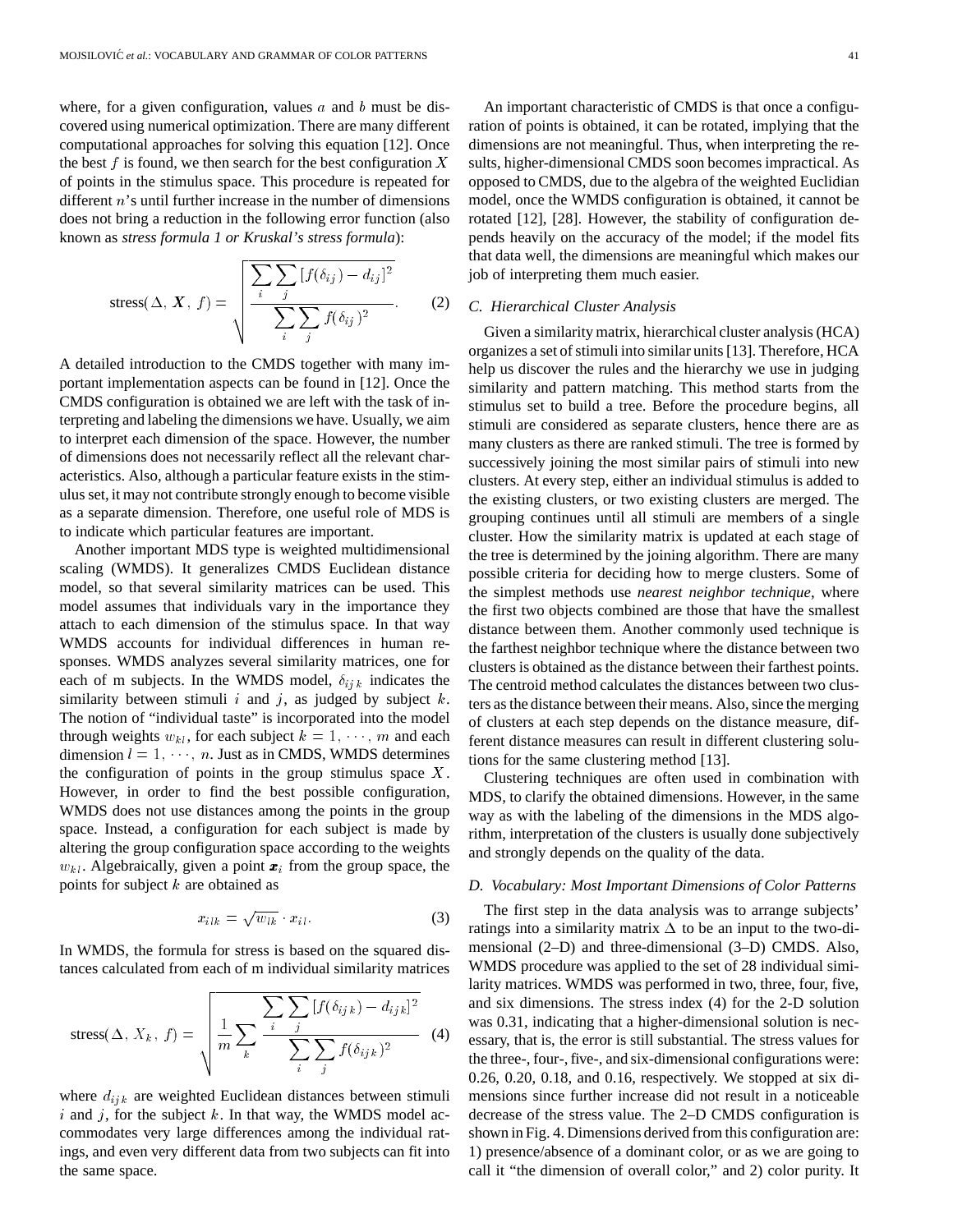Fig. 4. Multidimensional scaling results. Two-dimensional CMDS configuration is shown. Horizontal axis represents the dimension of color pruity whereas the vertical axis is the dimension of dominant color.

is interesting that both dimensions are purely color based, indicating that, at the coarsest level of judgment, people primarily use color to judge similarity. As will be seen later, these dimensions remained in all solutions. Moreover, the 2-D configuration strongly resembles one of the perpendicular projections in the three-, four-, and five-dimensional solutions. The same holds for all three dimensions from the 3-D solution, indicating that these features could be the most general in human perception. Both for CMDS and WMDS, the same three dimensions emerged from 3-D configurations. They are

- 1) overall color,;
- 2) color purity;
- 3) regularity and placement.

The four-dimensional (4-D) WMDS solution revealed following dimensions:

- 1) overall color;
- 2) color purity,;
- 3) regularity and placement;
- 4) directionality.

The five-dimensional (5–D) WMDS solution came with the same four dominant characteristics with the addition of a dimension that we called "pattern heaviness." Hence, as a result of the experiment, the following five important similarity criteria emerged.

*Dimension 1—Overall Color:* Overall color can be described in terms of the presence/absence of a dominant color. At the negative end of this axis are patterns with an overall impression of a single dominant color (patterns 4, 5, 8, 15). This impression is created mostly because the percentage of one color is truly dominant. However, a multicolored image can also create an impression of dominant color. This happens when all the colors within this image are similar, having similar hues but different intensities or saturation (pattern 7). At the positive end of this dimension are patterns where no single color is perceived as dominant (such as in true multicolored patterns 16–20).

*Dimension 2—Directionality and Orientation:* This axis represents a dominant orientation in the edge distribution, or a dominant direction in the repetition of the structural element. The lowest values along this dimension have patterns with a single dominant orientation, such as stripes and then checkers (2, 4, 11–13). Midvalues are assigned to patterns with a noticeable but not dominant orientation (5, 10), followed by the patterns where a repetition of the structural element is performed along two directions (3, 8, 9, 15). Finally, completely nonoriented patterns and patterns with uniform distribution of edges or nondirectional placement of the structural element are at the positive end of this dimension.

*Dimension 3—Regularity and Placement Rules:* This dimension describes the regularity in the placement of the structural element, its repetition and uniformity. At the negative end of this axis are regular, uniform, and repetitive patterns (with repetition completely determined by a certain set of placement rules), whereas at the opposite end are nonrepetitive or nonuniform patterns.

*Dimension 4—Color Purity:* This dimension arose somehow unexpectedly, but it remained stable in all MDS configurations, clustering results, even in the subjects' explanations of their rankings. This dimension divides patterns according to the degree of their colorfulness. At the negative end are pale patterns (1, 10), patterns with unsaturated overtones (7), patterns with dominant "sandy" or "earthy" colors (5, 6, 11). At the positive end are patterns with very saturated and very pure colors (9, 13, 19, etc.). Hence, this dimension can also be named the dimension of overall chroma or overall saturation within an image.

*Dimension 5—Pattern Complexity and Heaviness:* This dimension showed only in the last, 5–D configuration, hence it can be seen as optional. Also, as we will show in the next section, it is not used in judging similarity until the very last level of comparison. For that reason we have also named it "a dimension of general impression." At one end of this dimension are patterns that are perceived as "light" and "soft" (1, 7, 10) while at the other end are patterns described by subjects as "heavy," "busy," and "sharp" (2, 3, 5, 17, 18, 19).

## *E. Grammar: Rules for Judging Similarity*

Having determined the dimensions of color patterns, we need to establish a set of rules governing their use. HCA achieves that by ordering groups of patterns according to the degree of similarity, as perceived by subjects. Fig. 5 shows the ordering of clusters obtained as a result of the HCA, arising from the complete similarity matrix for 20 patterns used in the study. As a result of the HCA, we derived a list of similarity rules and the sequence of their application based on the analysis given below. For example, we observed that the very first clusters were composed of pairs of equal patterns (clusters 21–23). These were followed by the clusters of patterns with similar color and dominant orientation. Thus, from the early stages of clustering we were able to determine the initial rules used by humans in judging similarity (Rules 1 and 2). These were followed by rules emerging from the middle stages (Rules 3 and 4). Finally, at the

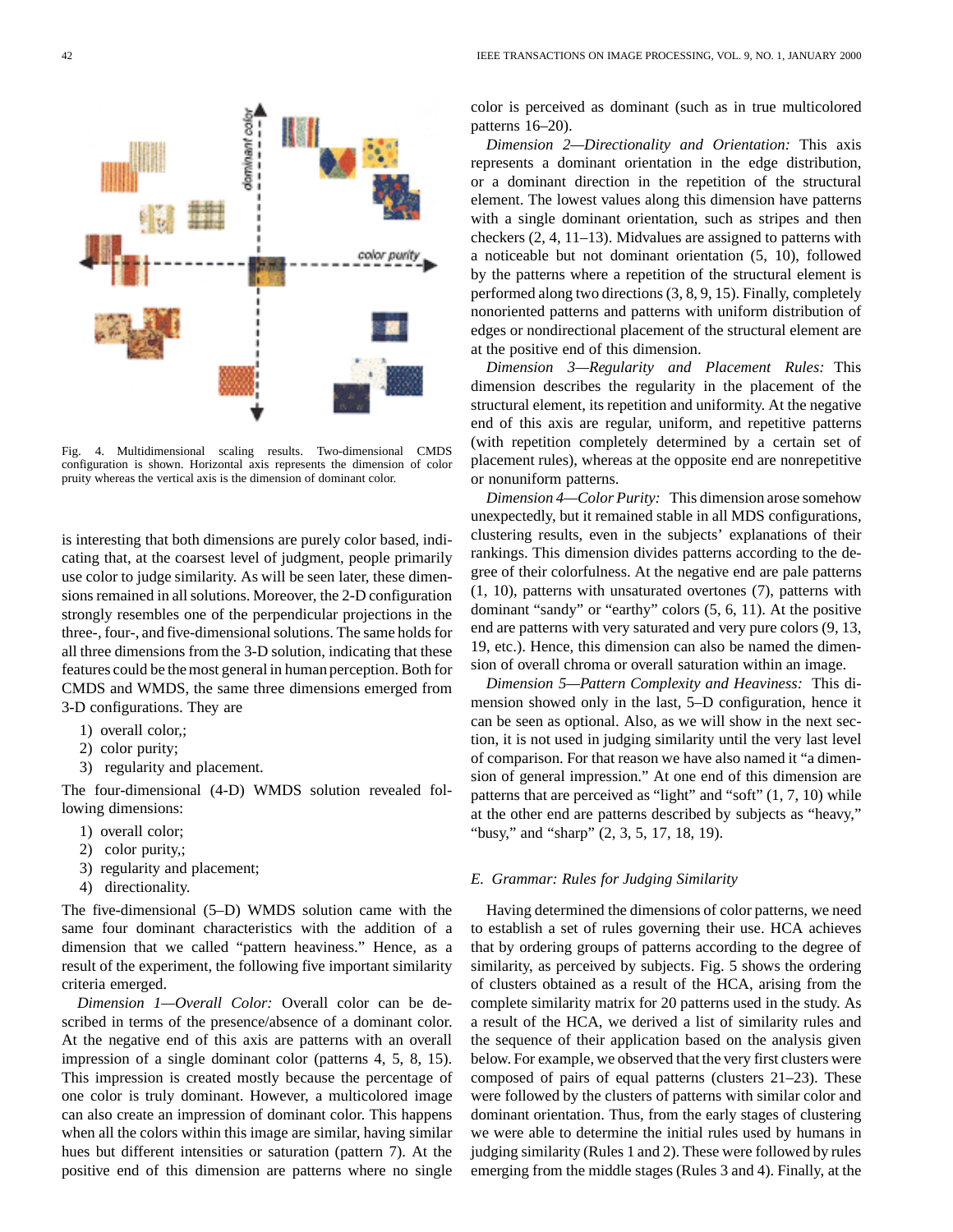

Fig. 5. Result of the HCA applied to the complete set of stimuli. Clusters 1 to 20 are original patterns, clusters 21 to 37 represent successive nodes of the tree. In the last step, clusters 36 and 38 are joined to form the top cluster. The ordering of clusters was used to determine the rules and the sequence of their application in pattern matching.

coarsest level of comparison we use Rule 5 (clusters 36–38 in Fig. 5).

In addition, to confirm the stability of rules, we have split the original data in several ways and performed separate HCA's for each part. As suggested in [12], we eliminated some of the stimuli from the data matrix and determined the HCA trees for the remaining stimuli. The rules remained stable through various solutions; thus we conclude that the 5–D configuration can be used for modeling the similarity metrics of the human visual system, together with the following rules:

*Rule 1:* The strongest similarity rule is that of equal pattern. Regardless of color, two textures with exactly the same pattern such as pairs  $(17, 18)$ ,  $(2, 11)$ , and  $(3, 15)$  are always judged to be the most similar. Hence, this rule uses Dimensions 3 and 2 (pattern regularity and directionality).

*Rule 2:* The second rule in the hierarchy is that of overall appearance. It uses the combination of Dimension 1 (dominant color) *and* Dimension 2 (directionality). Two patterns that have similar values in both dimensions, such as pairs  $(10, 11)$ ,  $(1, 7)$ , and the triplet (2, 4, 5) are also perceived as similar.

*Rule 3:* The third rule is that of similar pattern. It concerns either dimension 2 (directionality) *or* dimension 3 (pattern regularity and placement rules). Hence, two patterns which are dominant along the same direction (or directions) are seen as similar, regardless of their color. One such example is the cluster (12–14). In the same manner, seen as similar are patterns with the same placement or repetition of the structural element, even if the structural element is not exactly the same (see patterns 8 and 9, or 17, 18 and 19).

*Rule 4:* In the middle of the hierarchy comes the rule of dominant color. Two multicolored patterns are perceived as similar if they possess the same color distributions regardless of their content, directionality, placement, or repetition of a structural element (patterns 16–20). This also holds for patterns that have the same dominant or overall color (patterns 2–6). Hence, this rule involves only the Dimension 1 (dominant color).

*Rule 5:* Finally, at the very end of the hierarchy, comes the rule of general impression (Dimensions 4 and 5). This rule divides patterns into "dim," "smooth," "earthy," "romantic," or "pale" (at one end of the corresponding dimension) as opposed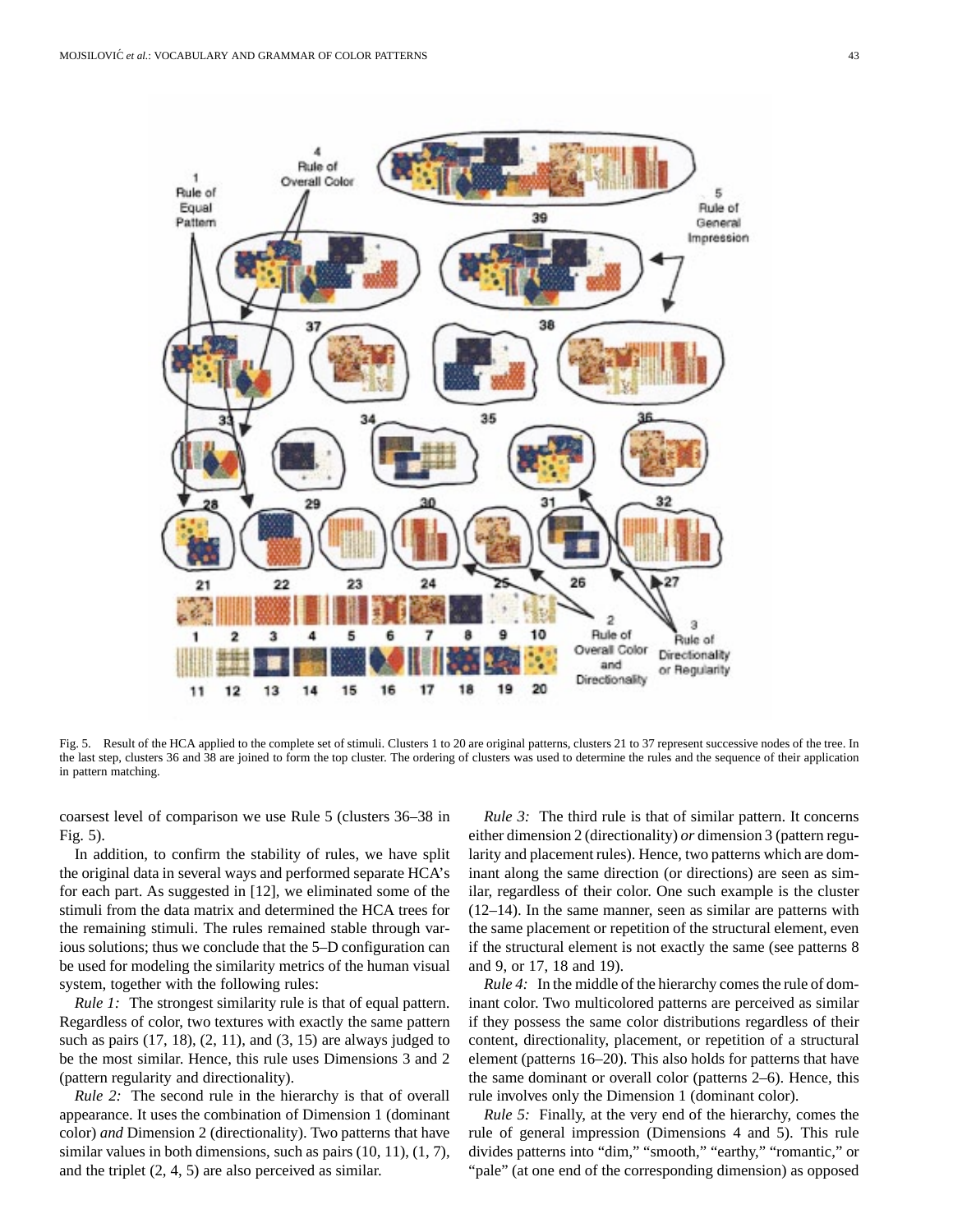to "bold," "bright," "strong," "pure," "sharp," "abstract," or "heavy" patterns (at the opposite end). This rule represents the complex combination of color, contrast, saturation, and spatial frequency, and therefore applies to patterns at the highest, abstract level of understanding.

This set of rules represents the basic grammar of pattern matching. For actual implementation of the grammar it is important to observe the way these rules are applied: Each rule can be expressed as a logical combination (logical OR, AND, XOR, NOT) of the pattern values along the dimensions involved in it. For example, consider cluster 24 composed of patterns 4 and 5 in Fig. 5. These patterns have similar overall color and dominant orientation, thus their values both along the dimensions 1 and 2 are very close. Consequently, they are perceived as similar according to the Rule 2, which is expressed in the following way:

 $(DIM<sub>1</sub>(pattern 4) similar to  $DIM<sub>1</sub>(pattern 5)$ )$  $AND(DIM<sub>2</sub>(pattern 4) similar to  $DIM<sub>2</sub>(pattern 5)$ ). (5)$ 

## III. OVERVIEW OF THE SYSTEM

We will summarize our findings thus far. To model the human perception of similarity:

- 1) we determined the basic vocabulary V of color patterns consisting of dimensions  $1-5$ :  $V =$  $\{DIM_1, \cdots, DIM_5\};$
- 2) we determined the grammar  $G$ , that is, the rules governing the use of the dimensions from the vocabulary V. Five rules  $(R_1-R_5)$  were discovered so that  $G =$  ${R_1, R_2, R_3, R_4, R_5}.$

Having found the vocabulary and grammar, we need to design a system that will, given an input image  $A$  and a query  $Q$ :

- 1) measure the dimensions  $DIM_i(A)$  from the vocabulary,  $i = 1, \dots, 5;$
- 2) for each image B from the database, apply rules  $R_1-R_5$ from G and obtain corresponding distance measures  $dist_1(A, B), \dots, dist_5(A, B)$ , where  $dist_i(A, B)$  is the distance between the images  $A$  and  $B$  according to the rule  $i$ :

Therefore, the system has two main parts: 1) the feature extraction part, measuring the dimensions from  $V$  and 2) the search part, where similar patterns are found according to the rules from G. The feature extraction part is designed to extract dimensions 1 to 4 of pattern similarity. Dimension 5 (pattern complexity and heaviness) is not implemented, since our experiments have shown that people use this criterion only at a higher level of judgment, while comparing groups of textures [14]. Feature extraction is followed by judgment of similarity according to Rules  $1-4$  from  $G$ . Rule 5 is not supported in the current implementation, since it is only used in combination with dimension 5 at a higher level of pattern matching (such as subdividing a group of patterns into romantic, abstract, geometric, bold, etc.).

Let us now examine the system in more detail. It is important to note that the feature extraction part is developed according to the following assumptions derived from psychophysical properties of the human visual system and conclusions extracted from our experiment.

- 1) The overall perception of color patterns is formed through the interaction of luminance component  $L$ , chrominance component C and achromatic pattern component AP. The luminance and chrominance components approximate signal representation in the early visual cortical areas while the achromatic pattern component approximates signal representation formed at higher processing levels [15]. Our experimental results confirm this fact: we found that at the coarsest level of judgment only color features are used (2-D MDS) whereas texture information is added later and used in the detailed comparison. Therefore, our feature extraction simulates the same mechanism; it decomposes the image map into luminance and chrominance components in the initial stages, and models pattern information later in the system.
- 2) As in the human visual system the first approximation is that each of these components is processed through separate pathways [16], [29]. While luminance and chrominance components are used for the extraction of colorbased information, the achromatic pattern component is used for the extraction of purely texture-based information. However, if we want to be more precise, we need to account for residual interactions along the pathways [17]. As will be shown in Section V, we accomplish this by extracting the achromatic pattern component from the color distribution, instead of using the luminance signal as in previous models. Moreover, the discrete color distribution is estimated through the use of a specially designed perceptual codebook allowing the interaction between the luminance and chrominance components (see Section IV).
- 3) Features are extracted by combining three major domains: a) nonoriented luminance domain represented by the luminance component of an image, b) oriented luminance domain represented by the achromatic pattern map, and c) nonoriented color domain represented by the chrominance component. The first two domains are essentially color blind, whereas the third domain carries only the chromatic information. These three domains are well documented in the literature [18] and experimentally verified in perceptual computational models for segregation of color textures [19]. Purely color-based dimensions (1 and 4) are extracted in the nonoriented domains and are measured using the color feature vector. Texture-based dimensions (2 and 3) are extracted in the oriented luminance domain, through the scale-orientation processing of the achromatic pattern map.

In summary, our computational model is implemented as in Fig. 1 and contains the following parts.

- 1) *Feature extraction block* with the following components. • *Image Decomposition*: Input image is transformed into the Lab color space and decomposed into luminance L and chrominance  $C = (a, b)$  components.
	- *Estimation of Color Distribution*: Both L and C maps are used for the color distribution estimation and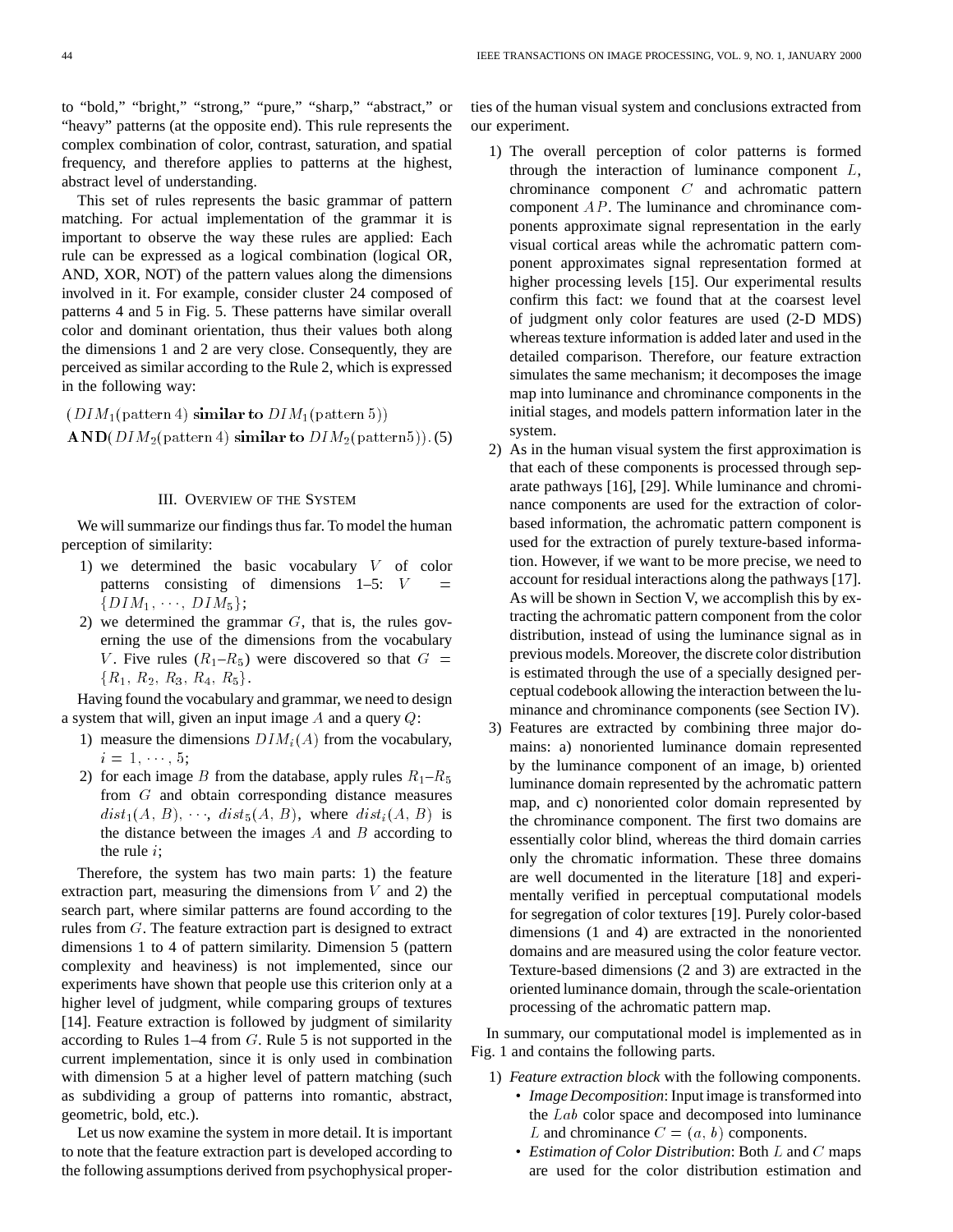extraction of color features. We are thus performing feature extraction along the color-based dimensions 1 and 4.

- *Pattern Map Generation*: Color features extracted in the second stage are used to build the achromatic pattern map.
- *Texture Primitive Extraction and Estimation*: The achromatic pattern map is used to estimate the spatial distribution of texture primitives. We are thus performing feature extraction along the texture-based dimensions 2 and 3.
- 2) *Similarity Measurement*: Here similar patterns are found according to the rules from  $G$ . Given an input image  $A$ , for every image B in the database, rules  $R_1 - R_4$  are applied and corresponding distance measures are computed. Then, depending on a query  $Q$ , a set of best matches is found.

## IV. FEATURE EXTRACTION BASED ON COLOR INFORMATION

The color information is used both for the extraction of colorrelated dimensions (color features), and for the construction of the achromatic pattern map (used later in texture processing), therefore we aim for compact, perceptually-based color representation. As illustrated in Fig. 2(a), this representation is obtained through the following steps.

- 1) The input image is transformed into the  $Lab$  color space.
- 2) Its color distribution is determined using a vector quantization-based histogram technique,.
- 3) Significant color features are determined from the histogram.
- 4) These color features are used in conjunction with a new distance measure to determine the perceptual similarity between two color distributions.

# *A. Color Representation*

Our goal is to produce a system that performs in accordance with human perception, hence we need a representation (color space) based on human color matching. CIE Lab is such a color space, since it was designed so that intercolor distances computed using the  $\| \cdot \|_2$  norm correspond to subjective color matching data [20]. After transforming an input image into the Lab color space, the next step is to estimate the color distribution by computing a histogram of the input color data. Since linear color spaces (such as RGB) can be approximated by 3-D cubes, histogram bin centers can be computed by performing separable, equidistant discretizations along each of the coordinate axes. Unfortunately, by going to the nonlinear Lab color space, the volume of all possible colors distorts from cube to an irregular cone and consequently, there is no simple discretization that can be applied to this volume.

To estimate color distributions in the  $Lab$  space, we have to determine the set of bin centers and decision boundaries that minimize some error criterion. In the Lab color system,  $\|\|_2$ norm corresponds to perceptual similarity, thus representing the optimal distance metric for that space [20]. Therefore, to obtain an optimal set of bin centers and decision boundaries, we have to find  $Lab$  coordinates of  $N$  bin centers so that the overall mean-square classification error is minimized. This is exactly the underlying problem in vector quantization (VQ). Hence, we used the LBG vector quantization algorithm [21] to obtain a set of codebooks which optimally represent the valid colors in the Lab space. In any VQ design, the training data have a large effect on the final result. A commonly used approach is to select training images that are either representative of a given problem so the codebook is optimally designed for that particular application, or span enough of the input space so the resulting codebook can be used in different applications. The following problem occurs with both approaches: In order to obtain an accurate estimation for the color distribution, a large number of training images is required, resulting in a computationally expensive and possibly intractable design task. To overcome this problem, we have taken a different approach. Since we are dealing with an arbitrary input, we can assume that every color is equiprobable. Hence, a synthetic set of training data was generated by uniformly quantizing the  $XYZ$  space. The data was transformed into the Lab space and used as input to the standard VQ design algorithm. This resulted in a set of codebooks ranging in size from 16 to 512 colors. When used in the standard image retrieval task, these codebooks performed quite well. For our task, however, these codebooks have one drawback; They are designed as a global representation of the entire color space and consequently, there is no structure to the bin centers. Our purpose is to design a system which allows a user to interact with the retrieval process. Therefore, the color representation must provide manipulation with colors in a "human-friendly manner." To simulate human performance in color perception, a certain amount of structure on the relationships between the  $L, a$ , and b components must be introduced. One possible way to accomplish this is by separating the luminance  $L$ , from the chrominance  $(a, b)$  components. Starting from this assumption, we first applied one-dimensional (1–D) quantization on luminance values of the training data (using a Lloyd–Max quantizer). Then, after partitioning the training data into slices of similar luminance, a separate chrominance codebook was designed for each slice by applying the LBG algorithm to the appropriate  $(a, b)$  components.

This color representation better mimics human perception and allows the formulation of functional queries such as looking for "same but lighter color," "paler," "contrasting," etc. For example, the formulation of a query vector to search for a "lighter" color can be accomplished through the following steps:

- 1) extract the luminance  $L_Q$  and the  $(a_Q, b_Q)$  pair for the query color;
- 2) find the codebook for a higher luminance level  $L>LQ$ ;
- 3) in this codebook, find the cell which corresponds to  $(a, b)$ entry which is the closest to  $(a_Q, b_Q)$  in the  $\| \|_2$  sense;
- 4) retrieve all images having  $(L, a, b)$  as a dominant color.

Moreover, starting from the relationship between  $L, a$ , and  $b$ values for a particular color, and its hue  $H$  and saturation  $S$ 

$$
H = \arctan \frac{b}{a}, \qquad S = \sqrt{a^2 + b^2}.
$$
 (6)

Similar procedures can be applied to satisfy queries such as "paler color," "bolder color," "contrasting color," etc. Finally,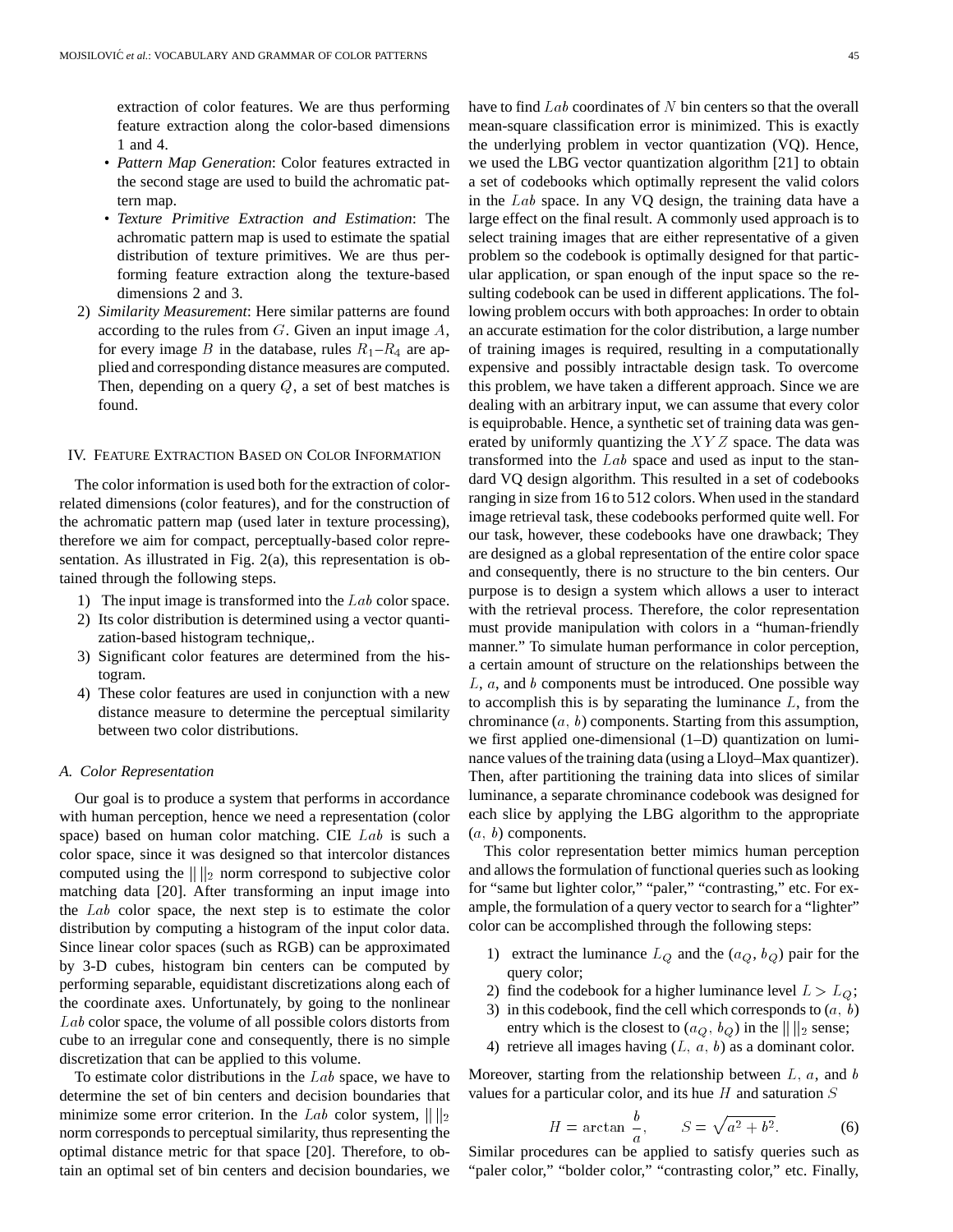in applications where the search is performed between different databases or when the query image is supplied by the user, separation of luminance and chrominance allows for elimination of the unequal luminance condition. Since the chrominance components contain the information about the type of color regardless of the intensity value, color features can be extracted only in the chrominance domain  $C(i, j) = \{a(i, j), b(i, j)\}\text{, for}$ the corresponding luminance level, thus allowing for comparison between images of different quality.

# *B. Color Feature Extraction*

Color histogram representations based on color codebooks have been widely used as a feature vector in image segmentation and retrieval [22], [23]. Although good results have been reported, a feature set based solely on the image histogram may not provide a reliable representation for pattern matching and retrieval. This is due to the fact that most patterns are perceived as combinations of a few dominant colors. For example, subjects who participated in our previously reported subjective experiments [14], were not able to perceive nor distinguish more than six or seven colors, even when presented with very busy or multicolored patterns. For that reason, we are proposing color features and associated distance measures consisting of the subset of colors (which best represent an image), augmented by the area percentage in which each of these colors occur.

In our system we have used a codebook with  $N = 71$ colors denoted by  $C_{71} = \{C_1, C_2, \cdots, C_{71}\}\$  where each color  $C_i = \{L_i, a_i, b_i\}$  is a three-dimensional Lab vector. As the first step in the feature extraction procedure (before histogram calculation) input image is convolved with a  $B$ -spline smoothing kernel. This is done to refine contours of texture primitives and foreground regions, while eliminating most of the background noise. The B-spline kernel is used since it provides an optimal representation of a signal in the  $\| \cdot \|_2$  sense, hence minimizing the perceptual error [24]. The second step (after the histogram of an image was built) involves extraction of dominant colors to find colors from the codebook that adequately describe a given texture pattern. This was done by sequentially increasing the number of colors until all colors covering more than 3% of the image area have been extracted. The remaining pixels were represented with their closest matches (in  $\| \cdot \|_2$  sense) from the extracted dominant colors. Finally, the percentage of each dominant color was calculated and the color feature vectors were obtained as

$$
f_c = \{(i_j, p_j)|j \in [1, N], p_j \in [0, 1]\}
$$
 (7)

where  $i_j$  is the index in the codebook,  $p_j$  is the corresponding percentage and  $N$  is the number of dominant colors in the image. Another similar representation has been successfully used in image retrieval [25].

The proposed feature extraction scheme has several advantages: It provides an optimal representation of the original color content by minimizing the MSE introduced when using a small number of colors. Then, by exploiting the fact that the human eye cannot perceive a large number of colors at the same time, nor is it able to distinguish close colors well, we provide a very compact feature representation. This greatly reduces the size of the features needed for storage and indexing. Furthermore, because of the codebook used, this representation facilitates queries containing an overall impression of patterns expressed in a natural way, such as "find me all blue-yellow fabrics," "find me the same color, but a bit lighter," etc. Finally, in addition to storing the values of the dominant colors and their percentages, we are also storing the actual number of dominant colors. This information is useful in addressing the more complex dimensions of pattern similarities as suggested in [14]. Namely, by using this feature we can search for simple and single colored patterns, versus heavy, multicolored ones.

# *C. Color Metric*

The color features described above, represented as color and area pairs, allow the definition of a color metric that closely matches human perception. The idea is that the similarity between two images in terms of color composition should be measured by a combination of color and area differences.

Given two images, a query image A and a target image  $B$ , with  $N_A$  and  $N_B$  dominant colors, and feature vectors  $f_c(A) = \{(i_a, p_a)|\forall a \in [1, N_A]\},$  and  $f_c(B) = \{(i_b, p_b) | \forall b \in [1, N_B]\},$  respectively, we first define the similarity between these two images in terms of a single dominant color. Suppose that  $i$  is the dominant color in image  $A$ . Then, we measure the similarity between  $A$  and  $B$ in terms of that color using the minimum of distance measures between the color element  $(i, p)$  and the set of color elements  $\{(i_b, p_b)|\forall b \in [1, N_B]\}$ :

$$
d(i, B) = \min_{b \in [1, N_B]} D((i, p), (i_b, p_b))
$$
 (8)

where

$$
D((i, p), (i_b, p_b))
$$
  
=  $|p - p_b| + \sqrt{(L - L_b)^2 + (a - a_b)^2 + (b - b_b)^2}.$  (9)

Once the distance  $d(i, B)$  has been calculated, besides its value we also use its argument to store the color value from B that, for a particular color i from A, minimizes  $(8)$ . We denote this color value by  $k(i, B)$  as

$$
k(i, B) = \arg d(i, B). \tag{10}
$$

Note that the distance between two color/area pairs is defined as the sum of the distance in terms of the area percentage and the distance in the  $Lab$  color space, both within the range [0, 1]. In [25], Ma *et al.* used a different definition where the overall distance is the product of these two components. That definition, while being more intuitive, has the drawback that when either component distance is very small the remaining component becomes irrelevant. Consider the extreme case, when the color distance between two color/area pairs is zero. This is not unusual, since the color space has been heavily quantized. Then, even if the difference between the two area percentages is very large, the overall distance is zero yielding a measure that does not match human perception. Our definition is a simple and effective remedy to that problem—it guarantees that both color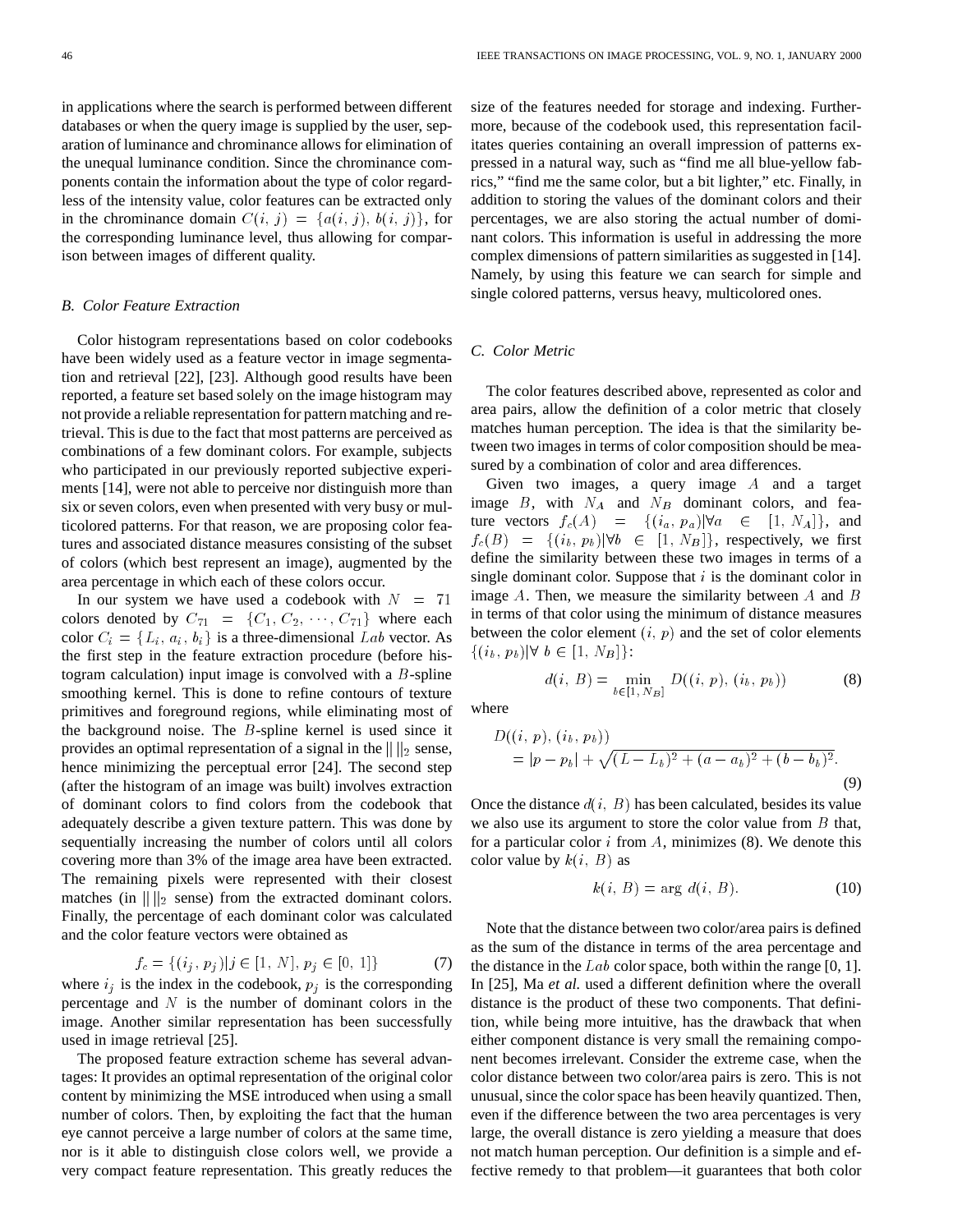and area components contribute to the perception of color similarity.

Given the distance between two images in terms of one dominant color as defined above, the distance in terms of overall color composition is defined as the sum over all dominant colors from both images, in the following way.

- 1) For image A, for  $\forall a \in [1, N_A]$  find  $k_A(i_a, B)$  and the corresponding distance  $d(i_a, B)$ .
- 2) Repeat this procedure for all dominant colors in  $B$ , that is, for  $\forall b \in [1, N_B]$  find  $k_B(i_b, B)$  and  $d(i_b, A)$ .
- 3) calculate the overall distance as

$$
dist(A, B) = \sum_{a \in [1, N_A]} d(i_a, B) + \sum_{b \in [1, N_B]} d(i_b, A). \quad (11)
$$

#### V. FEATURE EXTRACTION BASED ON TEXTURE INFORMATION

Having obtained the color feature vector, the extraction of texture features involves the following steps [see Fig. 2(b)]:

- 1) spatial smoothing, to refine texture primitives and remove background noise;
- 2) building the achromatic pattern map;
- 3) building the edge map from the achromatic pattern map;
- 4) application of a nonlinear mechanism to suppress nontextured edges;
- 5) orientation processing to extract the distribution of pattern contours along different spatial directions;
- 6) computation of a scale-spatial texture edge distribution.

Spatial smoothing of the input image is performed during the extraction of color features. Then, the color feature representation is used for construction of the achromatic pattern map. The achromatic map is obtained in the following manner: For a given texture, by using the number of its dominant colors  $N$ , a gray level range of  $0-255$  is discretized into N levels. Then, dominant colors are mapped into gray levels according to the following rule: Level 0 is assigned to the dominant color with the highest percentage of pixels, the next level is assigned to the second dominant color, etc., until the level 255 has been assigned to a dominant color with the lowest area percentage. In other words, the achromatic pattern map models the fact that human perception and understanding of form, shape, and orientation is completely unrelated to color. Furthermore, it resolves the problem of secondary interactions between the luminance and chrominance pathways. As an example, consider a pair of textures in Fig. 6(a). The values in the luminance map are much higher for the texture on top, hence the edge amplitudes, and edge distributions are different for these two images [see Fig. 6(b)]. Moreover, the dominant colors are not close, which makes the classification of these two patterns as similar (either using luminance, chrominance, or color features) extremely difficult. However, in our model, the way that luminance and chrominance are coupled into a single pattern map guarantees that both textures will have identical achromatic pattern maps [see Fig. 6(c)], leading to almost identical texture feature vectors.

The objective of edge and orientation processing is to extract information about the pattern contours from the achromatic pattern map. Instead of applying a bank of oriented filters, as in



Fig. 6. Human perception and understanding of form, shape, and orientation is unrelated to color. The system models this through the use of the achromatic pattern map. (a) Two identical textures with different color distributions are perceived as identical. (b) However, modeling of these patterns by their luminance components results in different feature vectors. (c) The solution is to map dominant colors from both patterns into the same gray-scale values, resulting in an achromatic pattern map. This representation corresponds to human perception. Consequently, the feature vectors extracted from the achromatic pattern maps are almost identical.

previous models, we decided to compute polar edge maps and use them to extract distribution of edges along different directions. This approach allowed us to obtain the edge distribution for an arbitrary orientation with low computational cost. It also introduced certain flexibility in the extraction of texture features since, if necessary, the orientation selectivity can be enhanced by choosing an arbitrary number of orientations. In our system, we used edge-amplitude and edge-angle maps, calculated at each image point. Edge maps were obtained by convolving an input achromatic pattern map with the horizontal and vertical derivatives of a Gaussian and converting the result into polar coordinates. The derivatives of a Gaussian along  $x$  and  $y$ axes were computed as

$$
g_x(i, j) = ie^{-(i^2+j^2)}, \qquad g_y(i, j) = je^{-(i^2+j^2)} \tag{12}
$$

while the derivatives of the achromatic pattern map along  $x$  and y axes were computed as

$$
A_x(i, j) = (g_x * AP)(i, j),
$$
  
\n
$$
A_y(i, j) = (g_y * AP)(i, j)
$$
\n(13)

where  $*$  stands for 2-D convolution. These derivatives were then transformed into their polar representation as

$$
A(i, j) = \sqrt{A_x(i, j)^2 + A_y(i, j)^2},
$$
  
\n
$$
\theta(i, j) = \tan^{-1} \frac{A_y(i, j)}{A_x(i, j)}, \quad \theta(i, j) \in \left(-\frac{\pi}{2}, \frac{\pi}{2}\right].
$$
 (14)

Texture phenomenon is created through the perception of image "edgeness" along different directions, over different scales. Hence, to estimate the placement and organization of texture primitives, we do not need information about the edge strength at a certain point; rather, we only need to know whether an edge exists at this point and the direction of the edge. Therefore, after the transformation into the polar representation, the amplitude map is nonlinearly processed as

$$
A_Q(i, j) = \begin{cases} 1, & \text{med } (A(i, j)) \ge T \\ 0, & \text{med } (A(i, j)) < T \end{cases}
$$
 (15)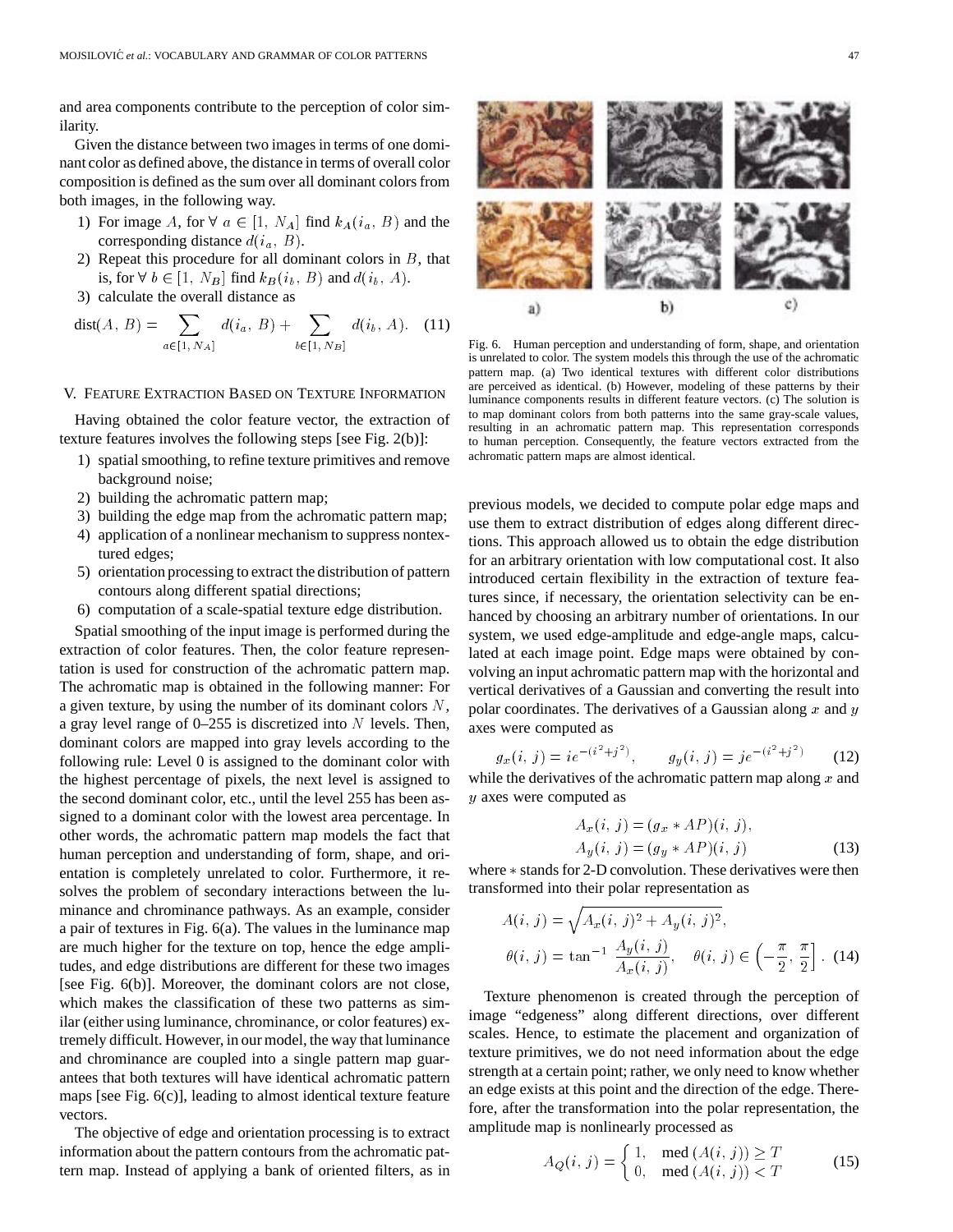where med $(\cdot)$  represents the median value calculated over a 5  $\times$  5 neighborhood. Nonlinear median operation was introduced to suppress false edges in the presence of stronger ones, and eliminate weak edges introduced by noise. The quantization threshold  $T$  is determined as

$$
T = \mu_A - 2\sqrt{\sigma_A^2} \tag{16}
$$

where  $\mu_A$  and  $\sigma_A^2$  are the mean and variance of the edge amplitude, estimated on a set of 300 images. This selection allowed all the major edges to be preserved. After quantizing the amplitude map, we perform the discretization of the angle space, dividing it into the six bins corresponding to directions  $0^{\circ}$ ,  $30^{\circ}$ , 60 , 90 , 120 , and 150 , respectively. For each direction an amplitude map  $A_{\theta_i}(i, j)$  is built as

$$
A_{\theta_i}(i, j) = \begin{cases} 1, & A_Q(i, j) = 1 \land \theta(i, j) \in \theta_i \\ 0, & A_Q(i, j) = 0 \lor \theta(i, j) \notin \theta_i \end{cases}, i = 1, \dots, 6.
$$
\n(17)

To address the textural behavior at different scales, we estimate mean and variance of edge density distribution, by applying overlapping windows of different sizes to the set of directional amplitude maps. For a given scale, along a given direction, edge density is calculated simply by summing the values of the corresponding amplitude map within the window, and dividing that value by the total number of pixels in the window. We used four scales, with the following parameters for the sliding window:

Scale 1: 
$$
WS_1 = \frac{3}{4} W \times \frac{3}{4} H
$$
,  $N_1 = 30$ ,  
\nScale 2:  $WS_2 = \frac{2}{5} W \times \frac{2}{5} H$ ,  $N_2 = 56$ ,  
\nScale 3:  $WS_3 = \frac{1}{5} W \times \frac{1}{5} H$ ,  $N_3 = 80$ ,  
\nScale 4:  $WS_4 = \frac{1}{10} W \times \frac{1}{10} H$ ,  $N_4 = 224$ 

where  $WS_i$  and  $N_i$  are window size and number of windows for scale  $i$ , and  $W$  and  $H$  are the width and height of the input texture. Note that the above approach is scale (zoom) invariant. In other words, the same pattern at different scales will have similar feature vectors.

Hence, at the output of the texture processing block, we have a texture feature vector of length 48:

$$
f_t = \left[ \mu_1^{\theta_1} \sigma_1^{\theta_1} \mu_1^{\theta_2} \sigma_1^{\theta_2} \cdots \mu_1^{\theta_6} \sigma_1^{\theta_6} \mu_2^{\theta_1} \sigma_2^{\theta_1} \cdots \mu_4^{\theta_6} \sigma_4^{\theta_6} \right] \tag{18}
$$

where  $\mu_i^{\theta_j}$  and  $\sigma_i^{\theta_j}$  stand for mean and standard deviation of texture edges at scale i along the direction  $\theta_i$ . Each feature component is normalized so that it assumes the mean value of zero and standard deviation of one over the whole database. In that way this feature vector essentially models both texture-related dimensions (directionality and regularity): The distribution estimates along the different directions address the dimension of directionality. At any particular scale, the mean value can be understood as an estimation of the overall pattern quality, whereas



Fig. 7. Discrimination of textures based on the mean and variance of texture edge distribution. (a) If two textures have different degrees of regularity, characterized by different variances, they are immediately perceived as different. (b) However, if two textures have similar degrees of regularity, characterized by similar variances, perception of similarity depends on pattern quality, which is modeled by the mean values of edge distribution.

the standard deviation estimates the uniformity, regularity and repetitiveness at this scale, thus addressing the dimension of pattern regularity.

## *A. Texture Metric*

As previously mentioned, at any particular scale, the mean values measure the overall edge pattern and the standard deviations measure the uniformity, regularity and repetitiveness at this scale. Our experiments [14] demonstrate that the perceptual texture similarity between two images is a combination of these two factors in the following way: If two textures have very different degrees of uniformity [as in Fig. 7(a)] they are immediately perceived as different. On the other hand, if their degrees of uniformity, regularity and repetitiveness are close [as in Fig. 7(b)], their overall patterns should be further examined to judge similarity. The smooth transition between these two factors can be implemented using the logistic function, commonly used as an excitation function in artificial neural networks [26]. Thus, the distance between the query image A and the target image  $B$ , with texture feature vectors

$$
f_t(A) = [\mu_{1A}^{\theta_1} \cdots \sigma_{4A}^{\theta_6}] \quad \text{and} \quad f_t(B) = [\mu_{1B}^{\theta_1} \cdots \sigma_{4B}^{\theta_6}] \tag{19}
$$

respectively, is defined as

$$
M_i^{\theta_j} = |\mu_{iA}^{\theta_j} - \mu_{iB}^{\theta_j}|,
$$
  
\n
$$
D_i^{\theta_j} = |\sigma_{iA}^{\theta_j} - \sigma_{iB}^{\theta_j}|
$$
\n(20)

$$
d_i^{\theta_j} = w_M(i, \theta_j) M_i^{\theta_j} + w_D(i, \theta_j) D_i^{\theta_j}
$$
  
= 
$$
\frac{e^{-\alpha (D_i^{\theta_j} - D_o)}}{1 + e^{-\alpha (D_i^{\theta_j} - D_o)}} M_i^{\theta_j}
$$
  
+ 
$$
\frac{1}{1 + e^{-\alpha (D_i^{\theta_j} - D_o)}} D_i^{\theta_j},
$$
 (21)

$$
dist(A, B) = \sum_{i} \sum_{j} d_i^{\theta_j}.
$$
 (22)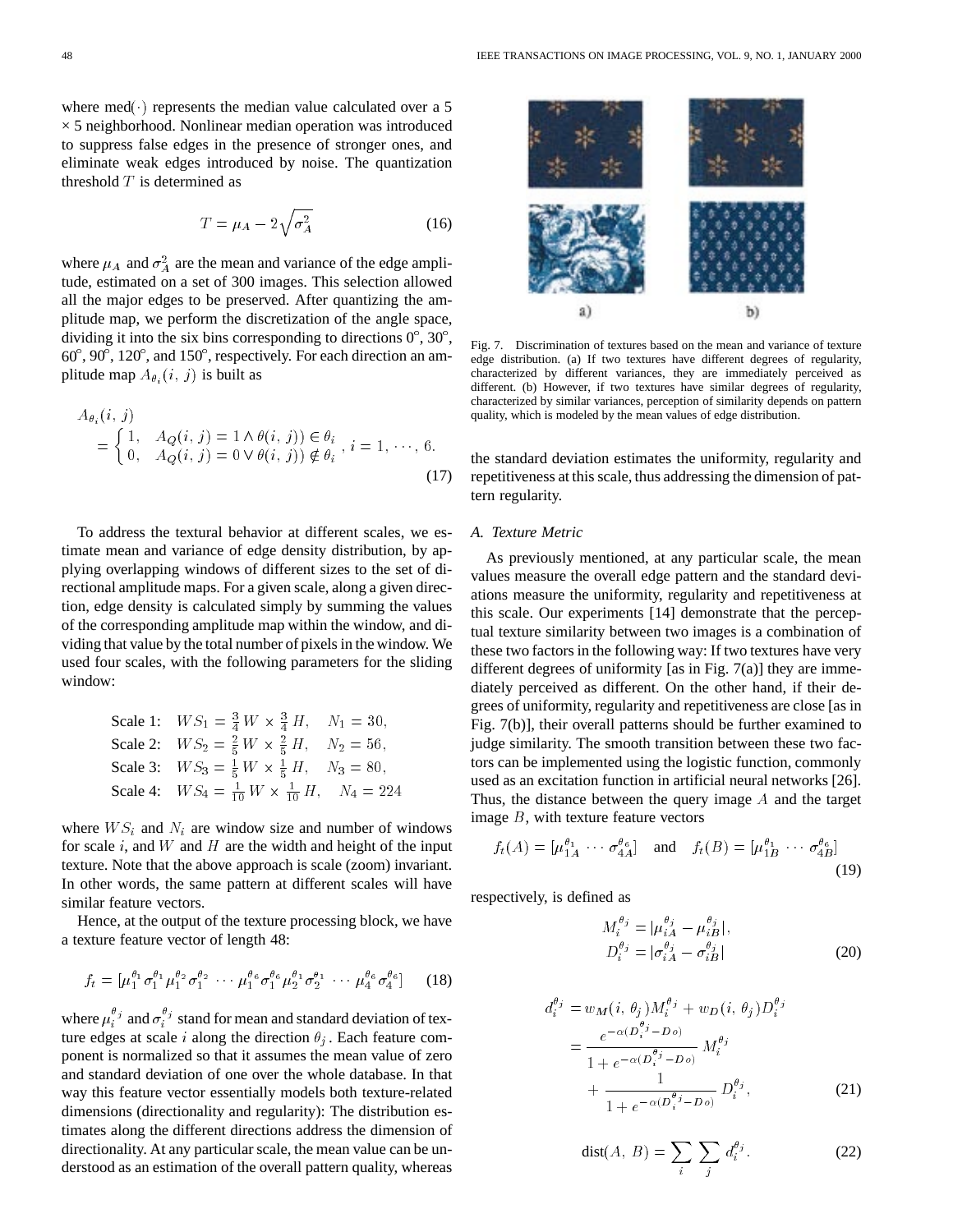

Fig. 8. Examples of the search mechanism using Rule 1 (the rule of equal pattern). This is the strongest rule people use when judging similarity. The leftmost image is the query pattern following by four best matches. (a) Example from the Interior Design database. (b) Example from the Corel database: bark textures.

At each scale i and direction  $\theta_j$ , the distance function  $d_i^{\theta_j}$  is the weighted sum of two terms: the first  $M_i^{\theta_j}$ , measuring the difference in mean edge density and the second  $D_i^{\theta_j}$ , measuring the difference in standard deviation, or regularity. The weighting factors,  $w_M(i, \theta_j)$  and  $w_D(i, \theta_j)$ , are designed such that when the difference in standard deviation is small, the first term is more dominant; as it increases, the second term becomes dominant, thus matching human perception as stated above. The parameters  $\alpha$  and  $D\sigma$  control the behavior of the weighting factors, where  $\alpha$  controls the sharpness of the transition, and  $Do$ defines the transition point. These two parameters are currently trained using 40 images taken from an interior design database, in the following way: First, ten images were selected as representatives of the database. Then, for each representative, three comparison images were chosen as the most similar, close, and least similar to the representative. For each representative image comparison images were chosen as the most similar, close, and<br>least similar to the representative. For each representative image<br> $I_i$ ,  $i = 1, \dots, 10$ , the comparison images  $C_{i,j}$ ,  $j = 1, \dots, 3$ are ordered in decreasing similarity. Thus, sets  $\{I_i\}$  and  $\{C_{i,j}\}$ represent the ground truth. For any given set of parameters  $(\alpha, \beta)$ Do), the rankings of the comparison images as given by the distance function can be computed. Let  $\text{rank}_{ij}(\alpha, Do)$  represents the ranking of the comparison image  $C_{i,j}$  for representative image  $I_i$ . Ideally, we would like to achieve

$$
rank_{ij}(\alpha, Do) = j, \quad \forall \ i, j | i \in [1, 10], j \in [1, 3]. \tag{23}
$$

The deviation from ground truth is computed as

$$
D(\alpha, Do) = \sum_{i=1}^{10} d_i(\alpha, Do)
$$
 (24)

where

$$
d_i(\alpha, Do)
$$
  
=  $\sum_{j=1}^3 |\text{dist}(I_i, C_{i,j}) - \text{dist}(I_i, C_{i, \text{rank}_{ij}(\alpha, Do)})|.$  (25)

The goal of parameter training is to minimize function  $D(\alpha, Do)$ . Many standard optimization algorithms can be used to achieve this. We used Powell's algorithm [27] and the optimal parameters derived were:  $\alpha = 10$  and  $Do = 0.95$ .

# VI. SIMILARITY MEASUREMENT

In this part of the system, we perform similarity measurement based on the rules from our grammar  $G$ . The system was tested on the following databases: Corel (more than 2000 images), interior design (350 images), architectural surfaces (600 images), stones (350 images), historic ornaments (110 images), and oriental carpets (100 images).

The current implementation of our system supports four strongest rules for judging the similarity between patterns. Here we briefly summarize the rules and their implementation in the system. For more details on rules, see Section II or [14].

*Applying Rule 1:* The first similarity rule is that of *equal pattern.*Regardless of color, two textures with exactly the same pattern are always judged to be similar. Hence, this rule concerns the similarity only in the domain of texture features, without actual involvement of any color-based information. Therefore, this rule is implemented by comparing texture features only, using the texture metric  $(20)$ – $(22)$ . The same search mechanism supports Rule 3 (*equal directionality, regularity or placement*) as well. According to that rule, two patterns that are dominant along the same directions are seen as similar, regardless of their color. In the same manner, seen as similar are textures with the same placement or repetition of the structural element, even if the structural element is not exactly the same. Hence, the value of the distance function in the texture domain reflects either pattern identity or pattern similarity. For example, very small distances mean that two patterns are exactly the same (implying that the rule of identity was used), whereas somewhat larger distances imply that the similarity was judged by the less rigorous rules of equal directionality or regularity. Examples of the equal pattern search mechanism are given in Fig. 8, while the examples of similar pattern search mechanism are given in Fig. 10.

*Applying Rule 2:* The second in the hierarchy of similarities is the combination of dominant colors and texture directionality,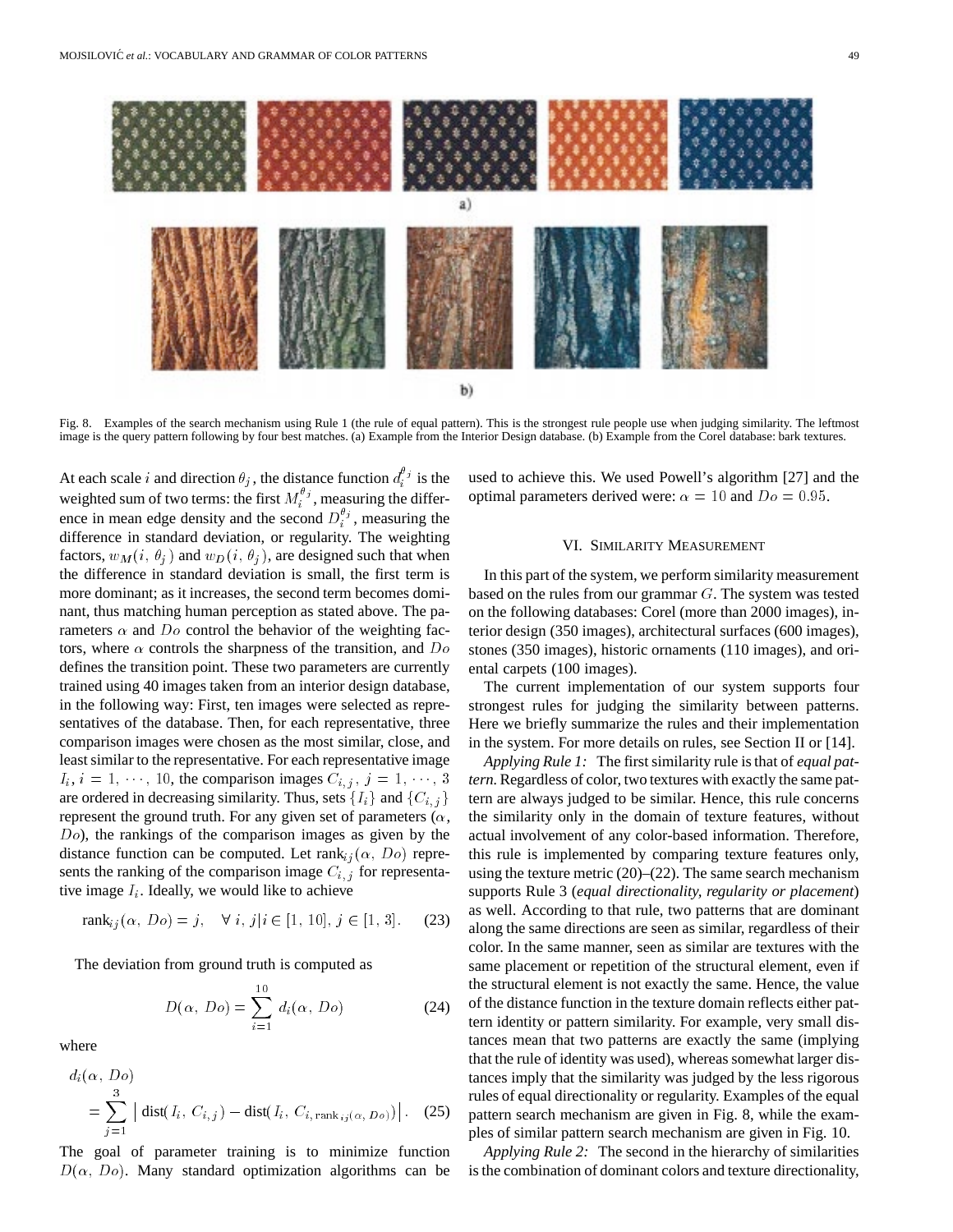

Fig. 9. Examples of the search mechanism using Rule 2 (the rule of similar overall appearance). This is the second strongest rule people use when judging similarity. This rule comes into play when there are no identical patterns. The leftmost image is the query pattern followed by four best matches. (a) Example from the Historic Ornaments database. (b) Example from the Stones database: various types of green marble.



Fig. 10. Examples of the search mechanism using Rule 3 (the rule of similar pattern). The leftmost image is the query pattern following by four best matches. (a) Example from the Oriental Carpets database. (b) Example from the Architectural Surfaces database.

yielding images with similar overall appearance. The actual implementation of this rule involves comparison of both color and texture features. Therefore the search is first performed in the texture domain, using texture features and metrics (20)–(22). A set of selected patterns is then subjected to another search, this time in the color domain, using color features (7) and color metric  $(8)$ – $(11)$ . Examples of this search mechanism are given in Fig. 9.

*Applying Rule 3:* The same mechanism as in Applying Rule 1 is used here, and the search examples are given in Fig. 10.

*Applying Rule 4:* According to the *rule of dominant color,* two patterns are perceived as similar if they possess the same color distributions regardless of texture quality, texture content, directionality, placement, or repetition of a structural element. This also holds for patterns that have the same dominant or overall color. Hence, this rule concerns only similarity in the color domain and is applied by comparing color features only. An example of the search is given in Fig. 11.

# VII. QUERY TYPES AND OTHER SEARCH EXAMPLES

As explained in the introduction, one of the assumptions about the model is that chromatic and achromatic components are processed through mostly separate pathways. Hence, by separating color representation and color metric from texture representation and texture metric, we add a significant amount of flexibility into the system in terms of manipulation of image features. This is an extremely important issue in many practical applications, since it allows for different types of queries. As input into the system the user is expected to supply: a) a query and b) patterns to begin the search. The rules explained in the previous section model typical human queries, such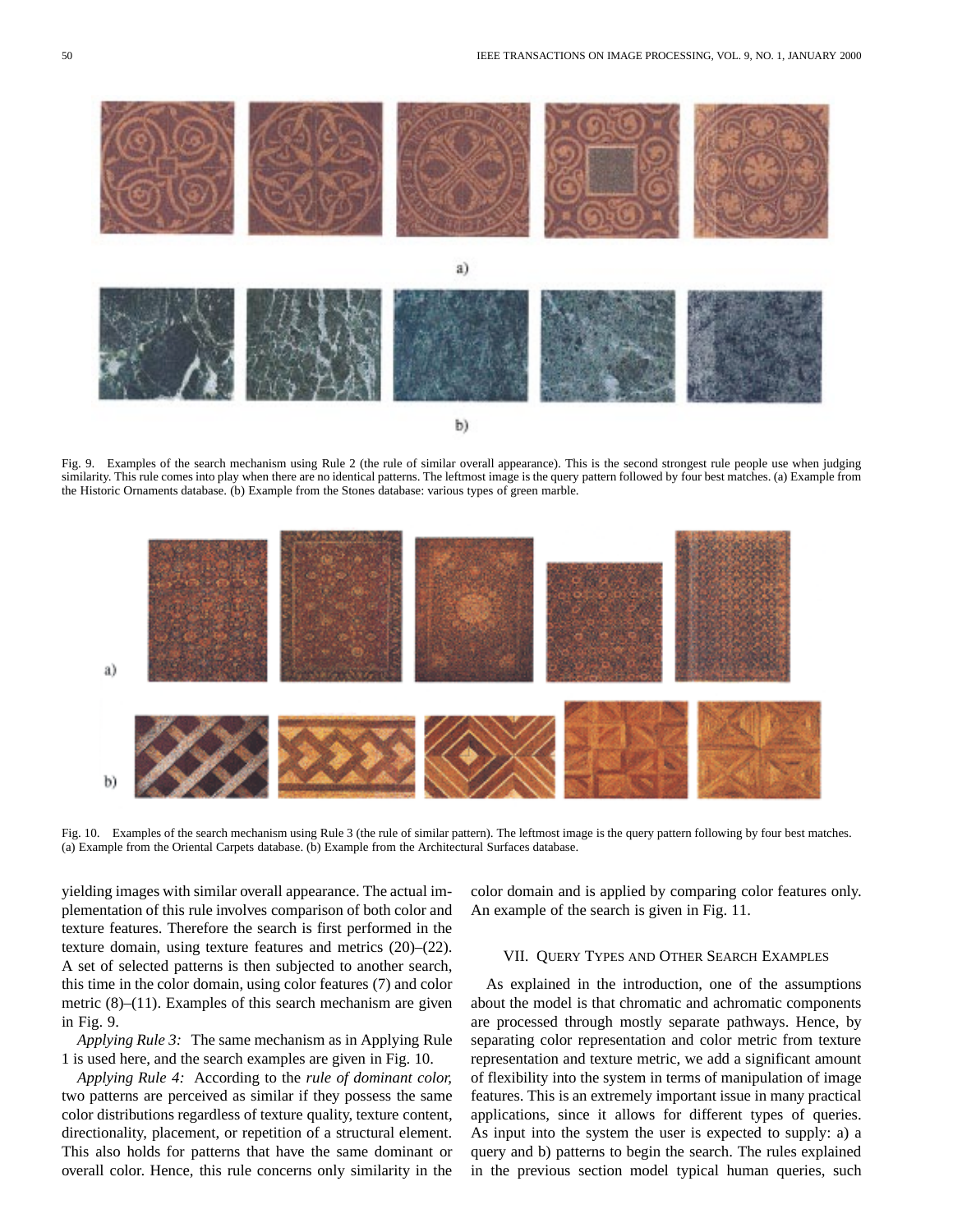

Fig. 11. Example of the search mechanism using Rule 4 (the rule of dominant color). The leftmost image is the query pattern followed by four best matches. Example is from the Historic Ornaments database: Islamic designs with lettering from an illuminated Koran, 14th or 15th century.



Fig. 12. Different types of queries supported by the system. (a) Query by sketch. The user supplies a sketch (bitmap image) of a desired pattern (the leftmost image). Four best matches are given from the interior Design database. (b) Combination query. The desired pattern (stripes) is taken from one input image (first from left) and the desired color (blue) from another (second from left). Four best matches are given on the right.

as: "find the same pattern" (Rule 1), "find all patterns with similar overall appearance" (Rule 2), "find similar patterns" (Rule 3), "find all patterns of similar color," "find all patterns of a given color," "find patterns that match a given pattern" (Rule 4). Moreover, due to the way the color codebook is designed, the system supports additional queries such as "find darker patterns," "find more saturated patterns," "find simple patterns," "find multicolored patterns," and "find contrasting patterns." The input pattern the user provides can be supplied by the user, selected from a database, or given in the form of a sketch. If the user has color preferences, they can be specified either from the color codebook, or from another pattern.

As an example, let us discuss query by sketch. There are certain situations when the user is unable to supply an image of the pattern he is trying to find. Hence, instead of browsing through the database manually, our system provides tools for sketching the pattern and formulating a query based on the obtained bitmap image. In that case, without any lowpass prefiltering, only texture feature vector is computed for the bitmap image and used in the search. One such query and four best matches are given in Fig. 12(a). Furthermore, this search mechanism allows the user to specify a desired color, by selecting a color  $i = \{L_i, a_i, b_i\}$  from the codebook. Then, the search is performed in two iterations. First a subset of patterns is selected based on color similarity. Color similarity between the color i and target image B, with the color feature vector  $f_c(B)$  =  $\{(i_b, p_b)| \forall b \in [1, N_B]\}$  is calculated as

$$
d(i, B) = \min_{b \in [1, N_B]} D_c(i, i_b),
$$
  
 
$$
D_c(i, i_b) = \sqrt{(L_i - L_b)^2 + (a_i - a_b)^2 + (b_i - b_b)^2}.
$$
 (26)

Next, within the selected set, a search based on texture features is performed to select the best match. A similar search mechanism is applied for combination query, where the desired pattern is taken from one input image and the desired color from another image [see Fig. 12(b)], or in a search where the desired pattern is specified by an input image and the desired color is selected from the color map.

To conclude this section, we present retrieval results on general class of images from the Corel database. Although our system was designed specifically for color patterns, the search results demonstrate robustness of the algorithm to other types of images (such as natural scenes and images with homogeneous regions as in Fig. 13).

### VIII. DISCUSSION AND CONCLUSIONS

It is our belief that a good working system for image retrieval must accomplish visual similarity along perceptual dimensions. With this as the central thrust of our research, we performed subjective experiments and analyzed them using multidimensional scaling techniques to extract the relevant dimensions. We then interpreted these dimensions along perceptual categories, and used hierarchical clustering to determine how these categories are combined in measuring similarity of color patterns. Having discovered the psychophysical basis of pattern matching, we developed algorithms for feature extraction and image retrieval in the domain of color patterns. As part of this research we realized a need for distance metrics that are better matched to human perception. Distance metrics that we developed for color matching  $(8)$ – $(11)$  and texture matching  $(20)$ – $(22)$  satisfy this criterion.

While most of our research has been directed at color patterns, we believe that the underlying methodology has greater significance beyond color and texture. We believe that such a methodology, if applied to other retrieval tasks (such as shape and object understanding), will result in a system that is better matched to human expectations. A major advantage of such an approach is that it eliminates the need for selecting the visual primitives for image retrieval and expecting the user to assign weights to them, as in most current systems. Furthermore, as can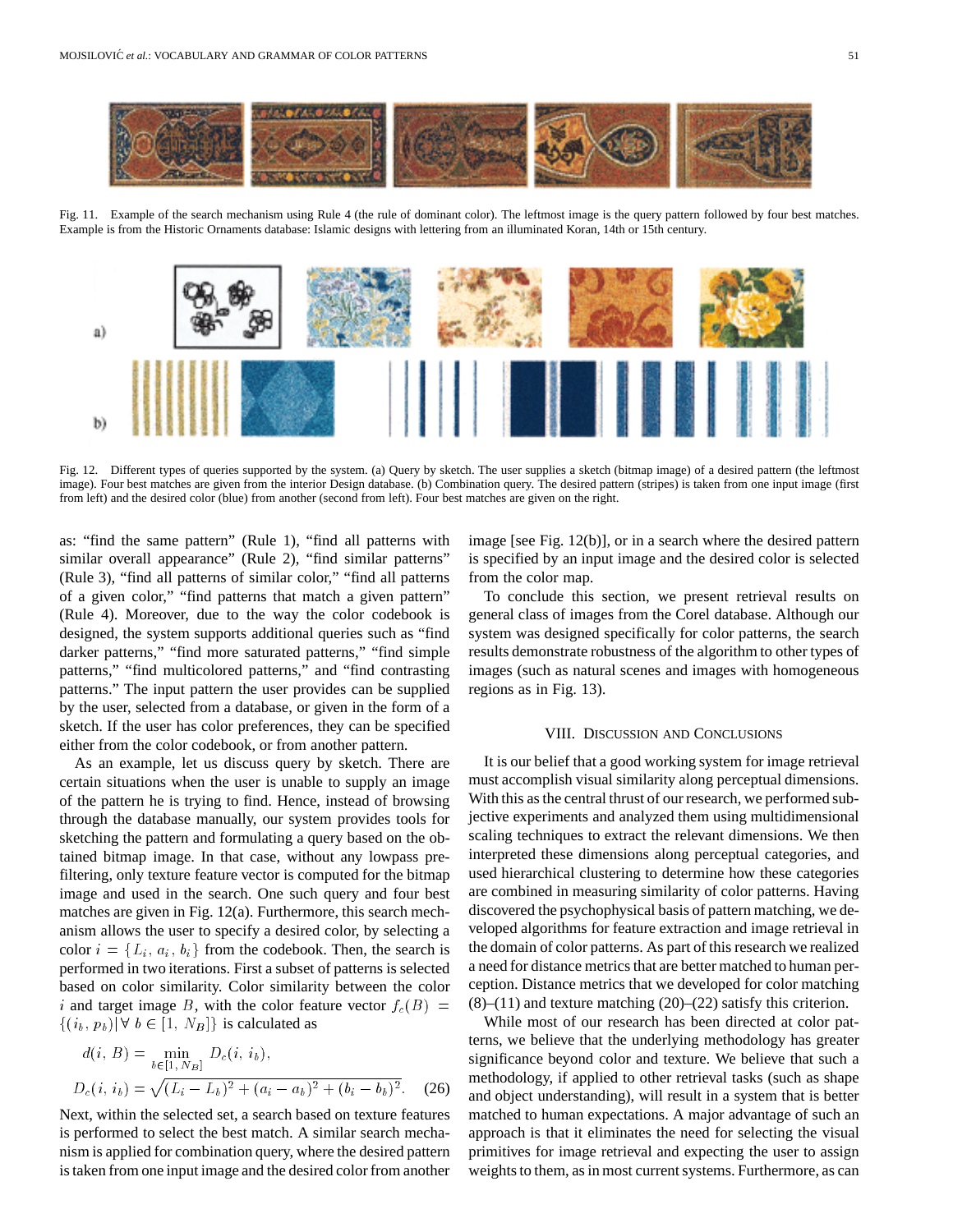

Fig. 13. Examples of the serch algorithms applied to the general class of images. The leftmost image is the query pattern followed by four best matches. (a) Application of Rule 2 (the rule of overall appearance). Example from the Corel database: Tulips. (b) Application of Rule 3 (the rule of similar pattern). Example from the Corel database: Alaska. (c) Application of Rule 4 (the rule of dominant color). Example from the Corel database: Vegetables.

be seen from the results, our rules of pattern matching are robust enough to work in various domains, including digital museums [Figs. 9(a) and 11], architecture [Figs. 8(b) and 10(b)], interior design [Fig. 9(b)], and fashion and design industry [Figs. 8(a) and 12]. In general, as long as there is no meaning attached to the patterns (or even images) our approach should work well. However, when building any system dealing with image similarity, one should be aware of the importance of image content or domain specific information, and additional studies addressing this issue need to be conducted.

The important reason for the success of our system is that it implements the following experimental, biological, and physiological observations.

- 1) The perception of color patterns can be modeled by a set of visual attributes and rules governing their use.
- 2) This same perception is formed through the interaction of luminance and chrominance components (in the early stages of the human visual system), and achromatic pattern component (in the later stages of the human visual system).
- 3) Each of these components is processed through separate pathways.
- 4) Perception and understanding of patterns is unrelated to color and relative luminance.
- 5) Patterns are perceived through the interaction of image edges of different orientations and at different scales.

Each of these assumptions has its equivalent in the system, and is accomplished by

- 1) determining the basic vocabulary and grammar of color patterns through a subjective experiment;
- 2) decomposing an image into luminance, chrominance, and pattern maps;
- 3) processing the color information first, and then texture;
- 4) modeling an image pattern with its achromatic pattern map;
- 5) extracting texture features from edge representation of the achromatic pattern map at different scales, along different directions.

This has been the approach we have taken toward building an image retrieval system that has human like performance and behavior. Besides image retrieval, the proposed model can be utilized in other areas such as perceptually based segmentation and coding, pattern recognition and machine vision as well as for effectively employing perceptual characteristics in scientific visualization of large data sets.

## ACKNOWLEDGMENT

The authors wish to thank A. Stanley-Marbell for his work on color search, D. Kall for helping design the experiment, J. Hall for his tremendous help with the multidimensional scaling and for many useful suggestions, D. Davis for providing software for the subjective experiment, and J. Pinheiro for his help with the statistical analysis of the data. The authors also thank F. Juang for technical discussions and J. Mazo for insightful comments.

#### **REFERENCES**

- [1] K. Hirata and T. Katzo, "Query by visual example, content based image retrieval," in *Advances in Database Technology-EDBT'92*, vol. 580, A. Pirotte, C. Delobel, and G. Gottlob, Eds., 1992.
- [2] W. Niblack *et al.*, "The QBIC project: Quering images by content using color, texture and shape," in *Proc. SPIE Storage and Retrieval for Image and Video Data Bases*, 1994, pp. 172–187.
- [3] H. Tamura, S. Mori, and T. Yamawaki, "Textural features corresponding to visual perception," *IEEE Trans. Syst., Man, Cybern.,*, vol. 8, pp. 460–473, 1982.
- [4] A. Pentland, R. W. Picard, and S. Sclaroff, "Photobook: Content-based manipulation of image databases," *Int. J. Comput. Vis.*, vol. 18, pp. 233–254, 1996.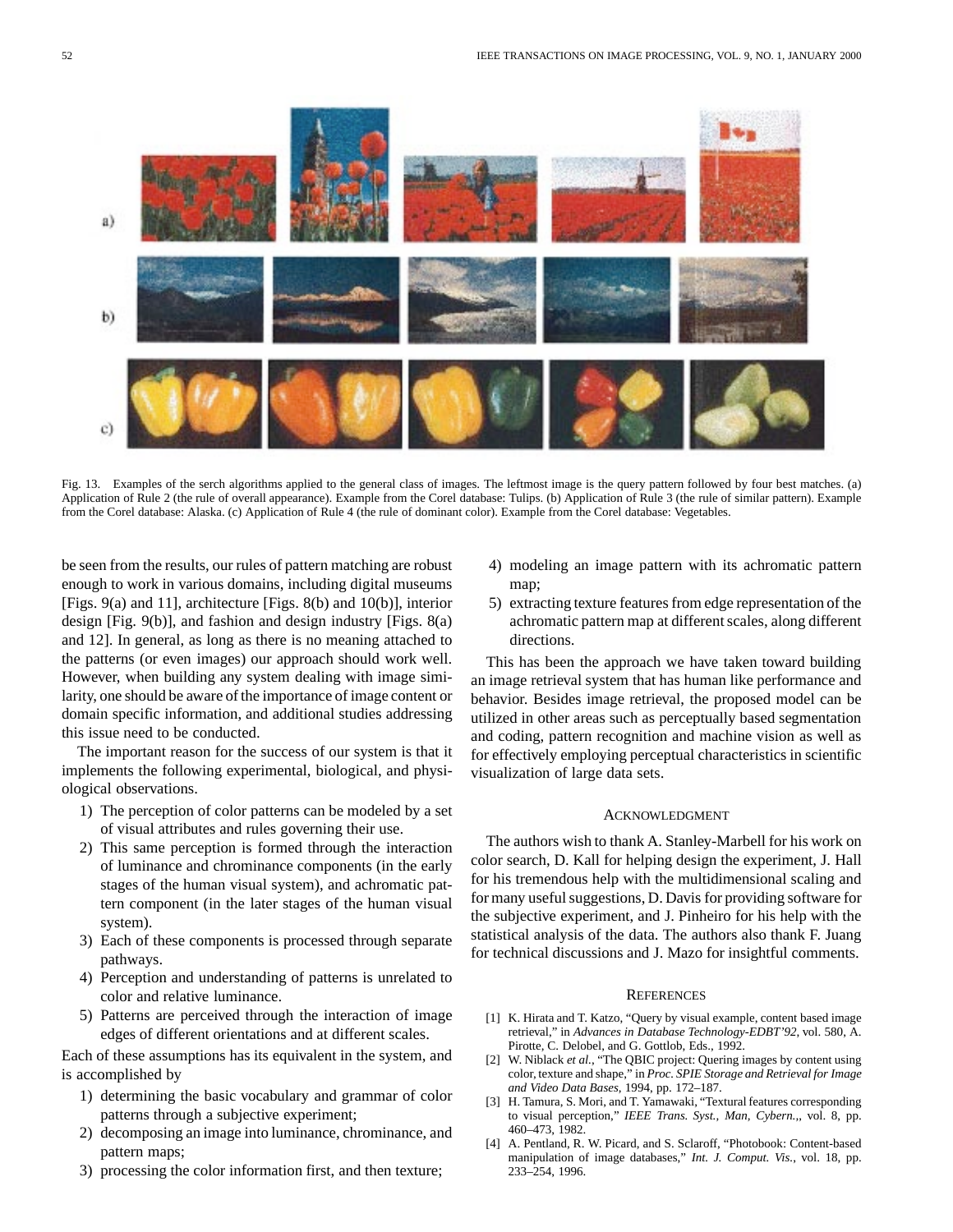- [5] J. R. Smith and S. Chang, "Visualseek: A fully automated content-based query system," in *Proc. ACM Multimedia'96*, pp. 87–98.
- [6] W. Y. Ma and B. S. Manjunath, "Netra: A toolbox for navigating large image databases," in *Proc. IEEE Int. Conf. Image Processing*, 1997, pp. 568–571.
- [7] A. Gupta and R. Jain, "Visual information retrieval," *Commun. ACM*, vol. 40, pp. 70–79, 1997.
- [8] J. Dowe, "Content based retrieval in multimedia imaging," in *Proc. SPIE Conf. Storage and Retrieval for Image and Video Databases*, 1993.
- [9] Y. Rui, T. S. Huang, and S. Mehrotra, "Content-based image retrieval with relevance feed-back in Mars," in *Proc. IEEE Conf. Image Processing*, 1997, pp. 815–818.
- [10] Amadsun and R. King, "Textural features corresponding to texture properties," *IEEE Trans. Syst., Man, Cybern.,*, vol. 19, pp. 1264–1274, 1989.
- [11] A. R. Rao and G. L. Lohse, "Toward a texture naming system: Identifying relevant dimensions of texture," *Vis. Res.*, vol. 36, no. 11, pp. 1649–1669, 1996.
- [12] J. Kruskal and M. Wish, *Multidimensional Scaling*. London, U.K.: Sage , 1978.
- [13] R. Duda and P. Hart, *Pattern Classification and Scene Analysis*. New York: Wiley, 1973.
- [14] A. Mojsilovic et al., "Toward vocabulary and grammar of color patterns," IEEE Trans. Image Processing, to be published.
- [15] T. N. Cornsweet, *Visual Perception*. New York: Academic , 1970.
- [16] E. A. DeYoe and D. C. VanEssen, "Concurrent processing streams in monkey visual cortex," *Trends. Neurosci.*, vol. 11, pp. 219–226, 1988.
- [17] R. L. DeValois and K. K. DeValois, *Spatial Vision*. Oxford, U.K.: Oxford Univ.Press, 1990.
- [18] M. S. Livingstone and D. H. Hubel, "Segregation of form, color, movement and depth: Anatomy, physiology and perception," *Science*, vol. 240, pp. 740–749, 1988.
- [19] T. V. Papathomas, R. S. Kashi, and A. Gorea, "A human vision based computational model for chromatic texture segregation," *IEEE Trans. Syst., Man, Cybern. B*, vol. 27, pp. 428–440, June 1997.
- [20] G. Wyszecki and W. S. Stiles, *Color Science: Concepts and Methods, Quantitative Data and Formulae*, New York: Wiley, 1982.
- [21] A. Gersho and R. M. Gray, *Vector Quantization and Signal Processing*. Boston, MA: Kluwer, 1992.
- [22] M. Ioka, "A method of defining the similarity of images on the basis of color information," IBM Res., Tokyo Res. Lab., Tech. Rep. RT-0030, Nov. 1989.
- [23] M. Swain and D. Ballard, "Color indexing," *Int. J. Comput.Vis.*, vol. 7, pp. 11–32, 1991.
- [24] M. Unser, A. Aldroubi, and M. Eden, "Enlargement or reduction of digital images with minimum loss of information," *IEEE Trans. Image Processing*, vol. 4, pp. 247–257, Mar. 1995.
- [25] W. Y. Ma, Y. Deng, and B. S. Manjunath, "Tools for texture/color base search of images," *Proc. SPIE*, vol. 3016, pp. 496–505, 1997.
- [26] S. Haykin, *Neural Networks: A Comprehensive Foundation*. New York: Macmillan , 1994.
- [27] W. H. Press, S. A. Teukolsky, W. T. Vetterling, and B. P. Flannery, *Numerical Recipes in C*, 2nd ed, New York: Cambridge Univ. Press, 1992, pp. 412–420.
- [28] SPSS Inc., , , SPSS Professional Statistics, Chicago, IL, 1997.
- [29] A. B. Poirson and B. A. Wandell, "Appearance of colored patterns: Pattern-color separability," *J. Opt. Soc. Amer. A*, vol. 10, Dec. 1993.
- [30] S. Santini and R. Jain, "Similarity Matching," *IEEE Trans. Pattern Anal. Machine Intell.*, to be published.



**Aleksandra Mojsilovic´** (S'93–M'98) was born in Belgrade, Yugoslavia, in 1968. She received the B.S.E.E., M.S.E.E., and Ph.D. degrees from the University of Belgrade, Belgrade, Yugoslavia, in 1992, 1994, and 1997, respectively.

From 1994 to 1998, she was a member of the academic staff at Department of Electrical Engineering, University of Belgrade. Since 1998, she has been a Member of Technical Staff, Bell Laboratories, Lucent Technologies, Murray Hill, NJ. Her main research interests include multidimensional signal

processing, computer vision, and image analysis.



**Jelena Kovačević** (S'88–M'91–SM'96) received the Dipl. Electr. Eng. degree from the Electrical Engineering Department, University of Belgrade, Yugoslavia, in 1986, and the M.S. and Ph.D. degrees from Columbia University, New York, NY, in 1988 and 1991, respectively.

In November, 1991, she joined AT&T Bell Laboratories (now Lucent Technologies), Murray Hill, NJ, as a Member of Technical Staff. In the fall of 1986, she was a Teaching Assistant at the University of Belgrade. From 1987 to 1991, she was a Graduate Re-

search Assistant at Columbia University. In the summer of 1985, she worked for Gaz de France, Paris, France, during the summer of 1987 for INTELSAT, Washington, DC, and in the summer of 1988 for Pacific Bell, San Ramon, CA. Her research interests include wavelets, multirate signal processing, data compression, and signal processing for communications. She is the coauthor of the book (with M. Vetterli) *Wavelets and Subband Coding,* (Englewood Cliffs, NJ: Prentice-Hall, 1995).

Dr. Kovacevic served as an Associate Editor of the IEEE TRANSACTIONS ON SIGNAL PROCESSING and as the Guest Co-editor (with I. Daubechies) of the special issue on wavelets of the PROCEEDINGS OF THE IEEE. She is on the editorial boards of the *Journal of Applied and Computational Harmonic Analysis*, *Journal of Fourier Analysis and Applications*, and *Signal Processing*. She is on the IMDSP technical committee of the Signal Processing Society of the IEEE and was the General Co-chair (with J. Allerbach) of the Ninth Workshop Image and Multidimensional Signal Processing. She received the Belgrade October Prize for student scientific achievements awarded for the Engineering Diploma thesis in October 1986, and the E. I. Jury Award at Columbia University for outstanding achievement as a graduate student in the areas of systems, communication, or signal processing.



**Jianying Hu** (M'93) studied electrical engineering at Tsinghua University in Beijing, China, from 1984 to 1988. She received the M.S. and Ph.D. degrees in computer science from the State University of New York at Stony Brook in 1991 and 1993, respectively.

Since 1993, Dr. Hu has been a Member of Technical Staff at Bell Laboratories, Lucent Technologies, Murray Hill, NJ. Her current research interests include document structure analysis, content based image retrieval, information retrieval, multimedia information systems, and handwriting

recognition. She is a member of the ACM.



**Robert H. Safranek** (M'80–SM'92) was born in Manitowoc, WI, in 1958. He received the B.S.E.E. degree in 1980, the M.S.E.E. degree in 1982, and the Ph.D. degree in 1986, all from Purdue University, West Lafayette, IN. While at Purdue, he worked in the areas of parallel processing, speech coding, computer vision, and robotics. Since 1986, he has been with Bell Laboratories, Lucent Technologies, Murray Hill, NJ. His research interests include human and machine perception, digital video, networked multimedia, film and video production,

and hardware/software systems for signal processing.

While at Bell Labs, he worked on a variety of problems in the area of image and video processing. He was a member of the team that developed the AT&T/Zenith submission to the U.S. HDTV standardization process. He has also been active in investigating and promoting the use of human perception in signal processing systems. Currently, he is working in the areas of networked multimedia and multimedia information retrieval.

Dr. Safranek holds 17 U.S. patents and numerous foreign patents and has published extensively. In 1995, he was awarded the IEEE Donald G. Fink Prize for his paper "Signal compression based on models of human compression" (co-authored with J. D. Johnston and N. S. Jayant). He is a member of the Eta Kappa Nu, SMPTE, and a Member of the IEEE Image and Multidimensional Signal Processing Technical Committee.